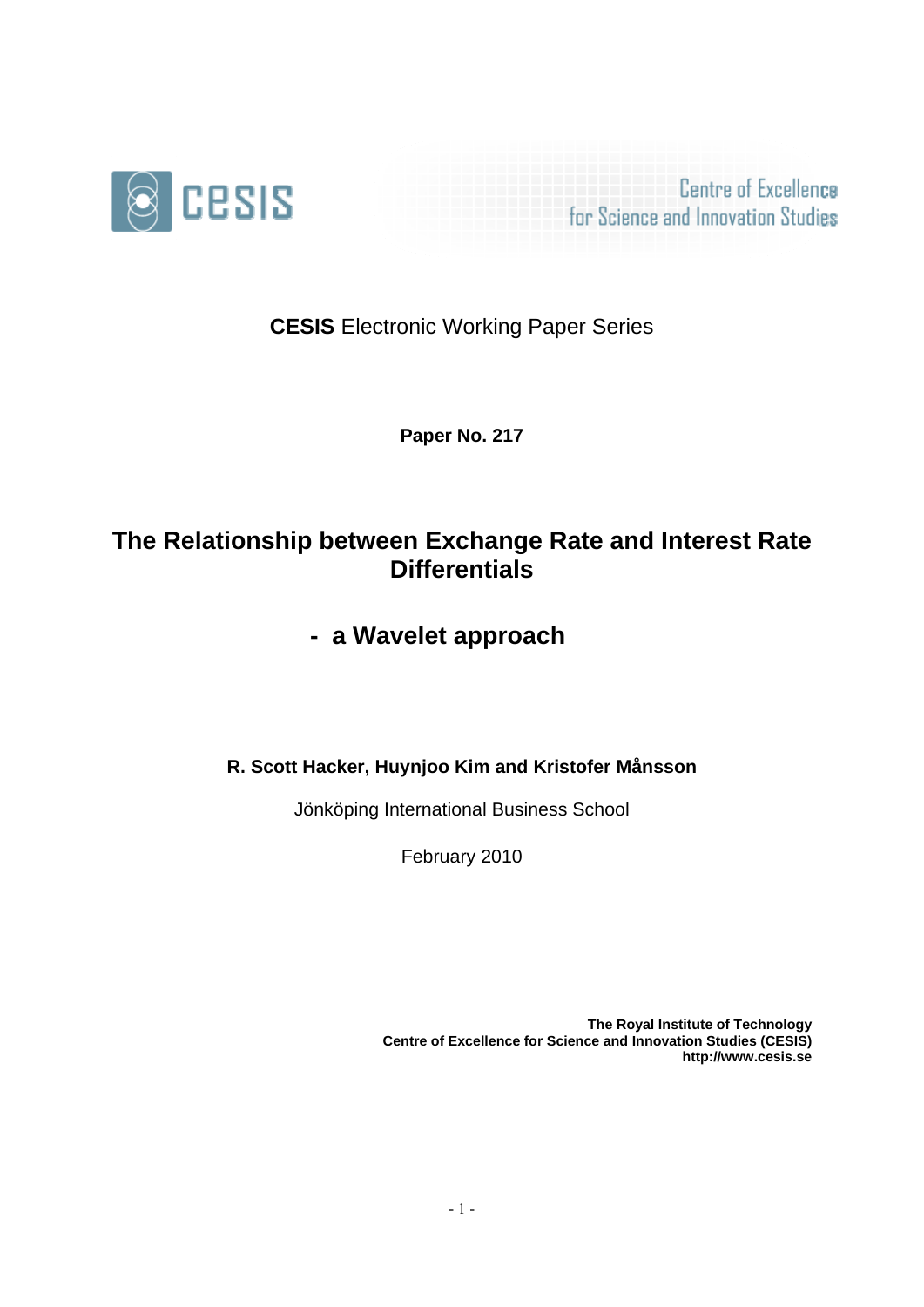# **The Relationship between Exchange Rates and Interest Rate Differentials: a Wavelet Approach**

R. Scott Hacker, Hyunjoo Kim, and Kristofer Månsson

Department of Economics Jönköping International Business School (JIBS) P.O. Box 1026 SE-551 Jönköping, Sweden

> *This Version*  November 26th, 2009

## **Abstract**

This paper uses wavelet analysis to investigate the relationship between the spot exchange rate and the interest rate differential for seven pairs of countries, with a small country, Sweden, included in each of the cases. The key empirical results show that there tends to be a negative relationship between the spot exchange rate (domestic-currency price of foreign currency) and the nominal interest rate differential (approximately the domestic interest rate minus the foreign interest rate) at the shortest time scales, while a positive relationship is shown at the longest time scales. This indicates that among models of exchange rate determination using the asset approach, the sticky-price models are supported in the short-run while in the long-run the flexible-price models appear to better explain the sign of the relationship.

**Key Words:** exchange rates, interest rate differential, uncovered interest parity, monetary approach, small-economy, wavelet analysis **JEL Classification:** E44, F31, F42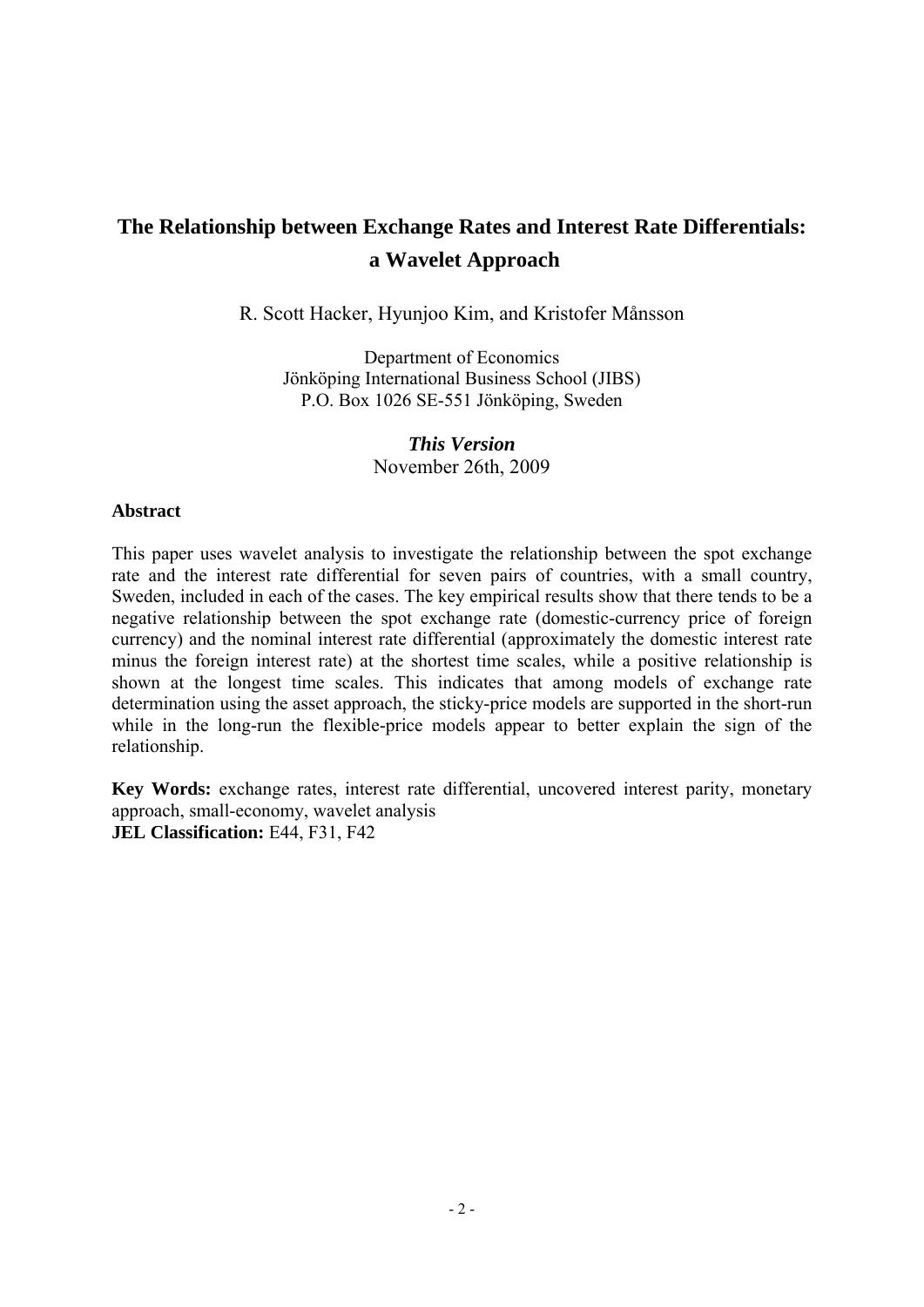### **1. Introduction**

<u>.</u>

Different assumptions in the theoretical models of open-economy macroeconomics have previously led to dramatically different conclusions on various economic relationships, and often these differences have hinged on the assumed or derived relationship between the exchange rate between two countries and the interest rate differential between those countries. The legitimacy of the relevant assumptions has frequently been associated with the time scale we are considering – the long-run, in which product prices are perfectly flexible, or the short-run in which this is not the case. In this paper, wavelet decomposition is employed as an empirical methodology to help consider time-scale issues in studying the relationship between exchange rate and the interest rate differential. In so doing, this paper lends itself to an understanding of the time-varying relationship of the two given variables, an issue which has not been addressed thoroughly in previous empirical studies.

Asset-approach exchange rate determination models that assume product prices are perfectly flexible (as in the classical and neoclassical traditions) and bonds of different countries are perfectly substitutable, are referred to as *flexible-price monetary models*. <sup>[1](#page-2-0)</sup> In dealing with exchange rate determination, flexible-price monetary models rely heavily upon purchasing power parity in combination with some additional assumptions or theoretical results indicating a positive relationship between a country's nominal interest rate and its prices or inflation level (as in the Fisher (1930) hypothesis). As a result, these models tend to indicate there should be a positive relationship between the interest rate differential (defined as the "home" country's interest rate minus that of a "foreign" country) and the exchange rate (defined as the price of the foreign country's currency in terms of the home country's currency) or the change in that exchange rate.

In contrast, for determining short-run relationships involving the exchange rate, stickyprice models as in the Keynesian tradition rely heavily upon the exchange rate as an equilibrating variable to maintain either (i) a zero balance of payments in the face of incipient capital flows between countries arising from changes in interest rate differentials or (ii) the uncovered interest rate parity condition. As a result, these models tend to indicate there should be a negative relationship between the interest rate differential and the exchange rate. $2$ 

Previous papers have investigated the empirical performance of exchange-rate determination models of both traditions, an early one being that by Frankel (1979). This paper was followed by the seminal Meese and Rogoff (1983a) article, which indicated the difficulty of showing the forecasting superiority of fundamentals-based exchange rate determination models in comparison to a random walk, and by various other articles, especially in the last decade, likewise investigating forecast performance of these models. These papers often consist simply of time series regression results relating exchange rate movements to interest rate differentials and various other fundamental variables. However,

<span id="page-2-0"></span><sup>&</sup>lt;sup>1</sup> Exchange rate determination models following an asset approach are those in which exchange rate movements are primarily equilibrating reactions to varying supplies and demands for various financial assets. The asset approach has following two implications: (1) the exchange rate concerns stocks of assets rather than flows of goods, and (2) a forward-looking behavior plays an important role in exchange rate determination. See Frenkel (1976).

<span id="page-2-1"></span> $2^{2}$  More recent exchange rate determination models within the "new open economy macroeconomics" tradition, e.g. Obstfeld and Rogoff (1995) and Betts and Devereux (2000) allow for sticky prices but vary in their indications of how the interest rate differential is related to the exchange rate. These models will be discussed in the following section.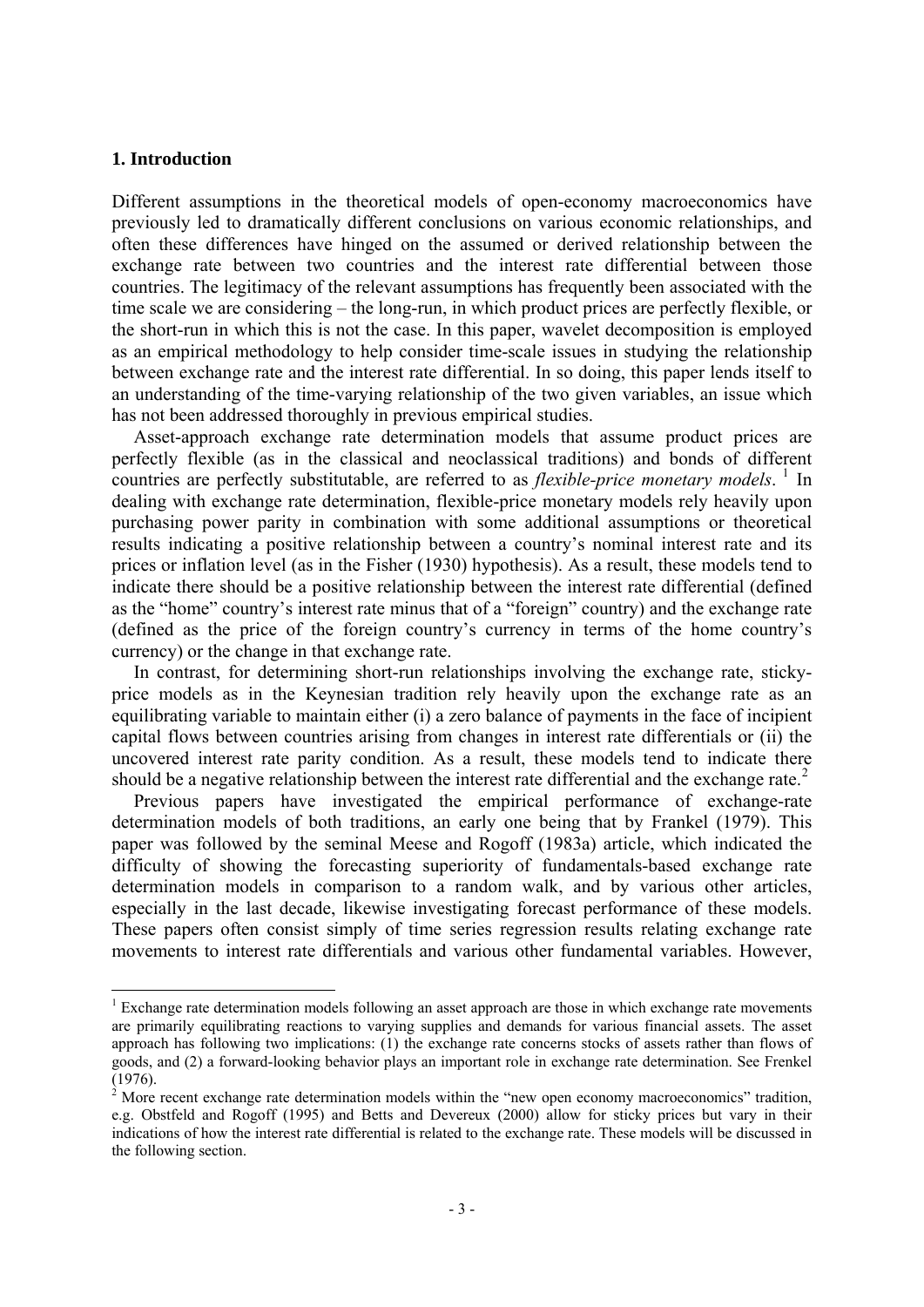they typically do not deal empirically with allowing the *coexistence* of short-run relationships (with sticky prices) and long-run relationships (with flexible prices) between the same two variables. In discussing the relationship between the interest rate differential and the exchange rate, the time scale considered is clearly important.

Due to the importance of time scale in this issue, a time series methodology that is able to consider the movements of the examined variables at various scales is clearly desirable. Wavelet decomposition provides a multi-scale analysis and bears a resemblance to the activity of a camera-lens. Zooming out the lens brings a broad landscape, while zooming in the lens allows you to find details which were not observable in the landscape portrait. In mathematical terms, "wavelets are local orthonormal bases consisting of small waves<sup>[3](#page-3-0)</sup> that dissect a function into layers of different scale" (Schleicher, 2002, p.1). This dissection of time series into different layers makes wavelet analysis a very useful tool in economics because most economic time series consist of different layers due to economic agents making decisions with different time horizons. For instance, in the currency market there are intraday traders, day traders, and long-term traders. It is the aggregation of the activities of all traders with different time horizons that generates the exchange rate. By using wavelet analysis one can decompose the time-series (i.e. the spot exchange rate) into the different layers and thus zoom in on the activity of the traders at different time scales. We are also able to zoom out and obtain the broad landscapes which correspond to longer-term trends of the time series.

This paper uses wavelet decomposition to investigate the relationship between the exchange rate and the interest rate differential over different time scales and to determine whether some types of economic models explain the relationship better in some time horizons than in others. In contrast to many previous studies which have focused on bilateral relationships in exchange rates and interest-rate differentials between the US and other large developed economies, this paper focuses on such bilateral relationships between a 'small country', Sweden, and various other national economies. By 'small country', what is meant that developments in that country do not induce any perceptible effect on the rest of the world, thereby justifying in economic modeling the treatment of foreign variables as being given. This focus is useful since many open macroeconomic models take advantage of such a "small country" assumption.

This paper is structured as follows. Sections 2 and 3 provide theoretical and empirical backgrounds on the relationship between interest rate differentials and the exchange rate. Section 4 motivates the new approach, wavelet analysis, in investigating the relationship on a scale-by-scale basis. Section 5 describes the data and testing methodology used in this paper. Empirical results are presented in section 6. In section 7, our main findings are summarized.

#### **2. Background on the economic theory**

1

In the introduction it was noted that exchange rate determination models in the flexibleprice monetary tradition tend to indicate there should be a positive relationship between the interest rate differential and the exchange rate or the change in that exchange rate. Here we explain two ways by which this positive relationship can come about. First, an exogenous increase in the home country's interest rate (not due to money supply reduction), all else equal will drive down money demand in that country and drive up its aggregate demand, resulting in higher prices in that country, $4$  and through relative purchasing power parity the

<span id="page-3-0"></span> $3$  A wavelet means a 'small wave' compared to, for example, the sine function which can be considered as a 'big wave'. A real-valued function,  $\varphi(\cdot)$ , defined over the real axis (- $\omega$ ,  $\omega$ ) leads to 'small waves' with the two basic properties: (1) the integral (sums) of  $\phi(\cdot)$  is zero; (2) the square of  $\phi(\cdot)$  integrates (sums) to unity. In case of the sine function, the second property is not satisfied, thus it is not a 'small wave', but a 'big wave'.<br><sup>4</sup> Suppose that money demand is of the Cambridge form  $M^d = kPY$ , where  $M^d$  is money demand, P is the

<span id="page-3-1"></span>aggregate price level,  $Y$  is real national income, and  $k$  is a variable which is a negative function of the interest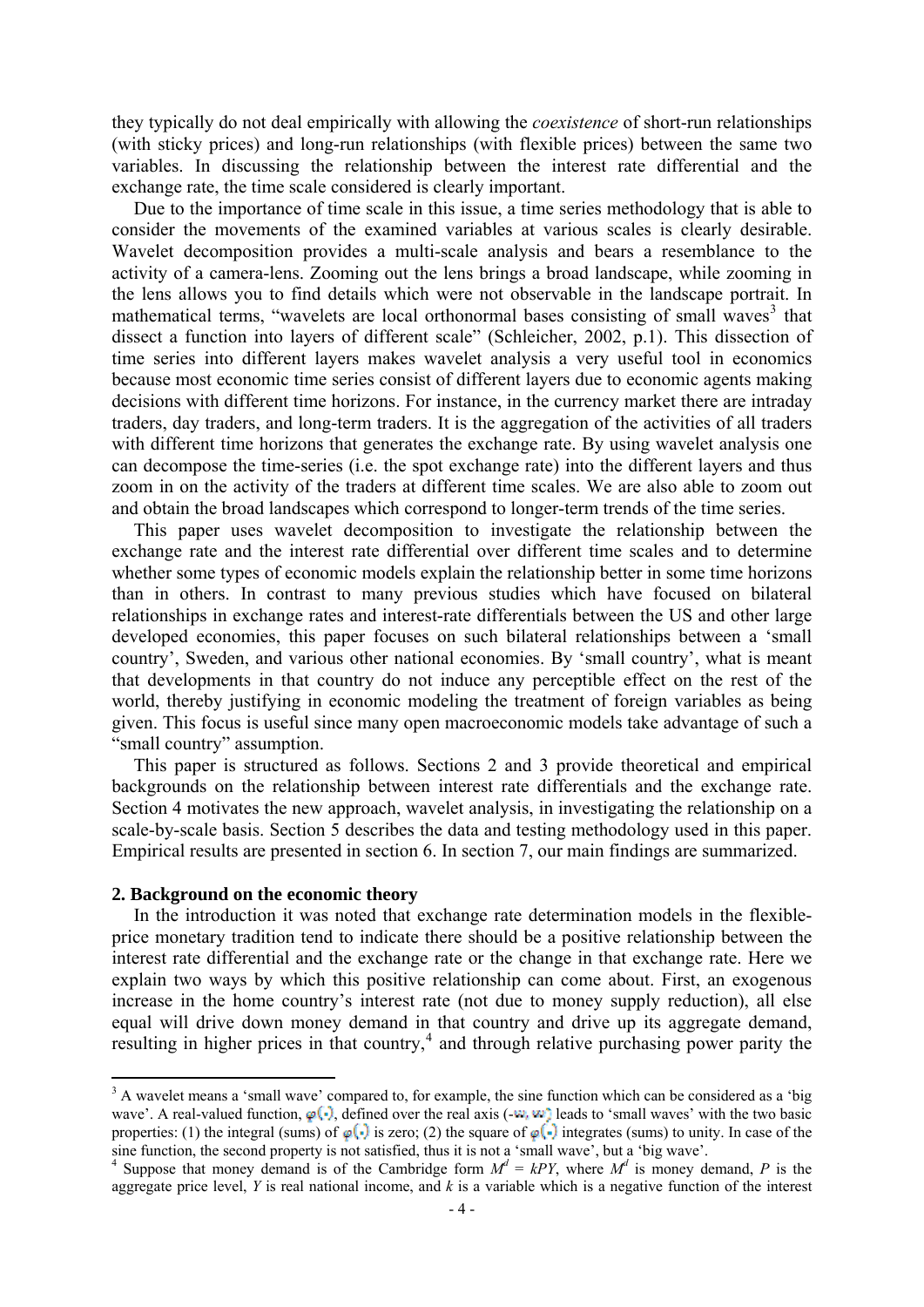exchange rate will rise (the home country's currency depreciates against the foreign country's currency). "Relative purchasing power parity" refers to having a constant real exchange rate, i.e. *EP*\*/*P*, where *E* is the exchange rate (the price of foreign currency in terms of domestic currency),  $P^*$  is the foreign price level, and  $P$  is the home country's price level. Relative purchasing power parity is equivalently defined as having the rate of change in the exchange rate equal to the home country's price inflation minus the foreign country's price inflation.

Second, assuming perfect foresight (so expected inflation and actual inflation are equivalent) an increase in the inflation in the home country all else equal tends to lead to both (1) a rise in the exchange rate due to relative purchasing power parity and (2) a rise in the nominal interest rate via the Fisher (1930) hypothesis, which asserts that any increases in expected inflation of country should, all else equal, be matched by an increase in that country's nominal interest rate.

The introduction also indicated that some sticky-price models rely on the exchange rate to maintain a zero balance of payments in the face of incipient capital flows induced by interestrate differential changes, and that a negative relationship between the interest rate differential and the exchange rate results. The most celebrated version of this type of modeling was by provided by Robert Mundell (1962, 1963) and J. Marcus Flemming (1962), who extended the Keynesian income-expenditure model to include capital inflows into the IS-LM model of the aggregate demand. Given the assumption of sticky-prices in the short-run, a relatively lower home-country interest rate due to a monetary expansion in the home country results in capital outflow from the home country, inducing an incipient balance of payments deficit which is resolved by increasing net exports through a rise in the spot exchange rate (i.e. depreciation of the domestic currency). This negative relationship between interest rate differential and exchange rate also applies with other policy measure, fiscal expansion.<sup>[5](#page-4-0)</sup>

The model developed by Mundell and Fleming lacked an explicit treatment of expectations of exchange rate changes, and did not show what happens to the economy in transition from the sticky-price short-run situation to the flexible-price long-run equilibrium. These problems were resolved in the model originally formulated by Rudiger Dornbusch (1976), which is a hybrid of the two extreme opposite modeling worlds in exchange rate determination: modeling with perfectly-flexible prices and modeling with fixed prices as in the initial Mundell-Fleming framework. This model, often referred to as the *Dornbusch overshooting model*, includes price-stickiness in product markets as a short-run feature and price adjustment in the long-run, at which point it displays the characteristics of the flexibleprice monetary model. This model is also sometimes referred to as a *sticky-price monetary model*, since it still focuses on monetary factors in determining exchange rate movements with product prices that are initially inflexible. $6$ 

The Dornbusch overshooting model relies upon the uncovered interest rate parity condition:

rate (a higher interest rate increases the opportunity cost of holding money). Setting money supply equal to money demand and solving for *P* we get  $P = M^S/(kY)$ , which acts as an aggregate demand function. An increase in the interest rate, all else equal, causes  $k$  to drop and  $P$  to rise.

<span id="page-4-0"></span><sup>&</sup>lt;sup>5</sup> The negative relationship between interest rate differential and exchange rate, however, applies only to the high capital mobility scenario. The lower capital mobility scenarios are not considered in this paper given that the financial markets in this study are quite frictionless.

<span id="page-4-1"></span><sup>&</sup>lt;sup>6</sup> Monetary models of exchange rate determination, of which there are both flexible price and sticky price forms, focus on the monetary factors affecting the exchange rate. They are based on the definition of exchange rate as a relative price of two currencies and the relative price is modeled in terms of the relative supply and demand for the two currencies. Neutrality of money (in the long run) characterizes this these models. (Sarno and Taylor, 2002)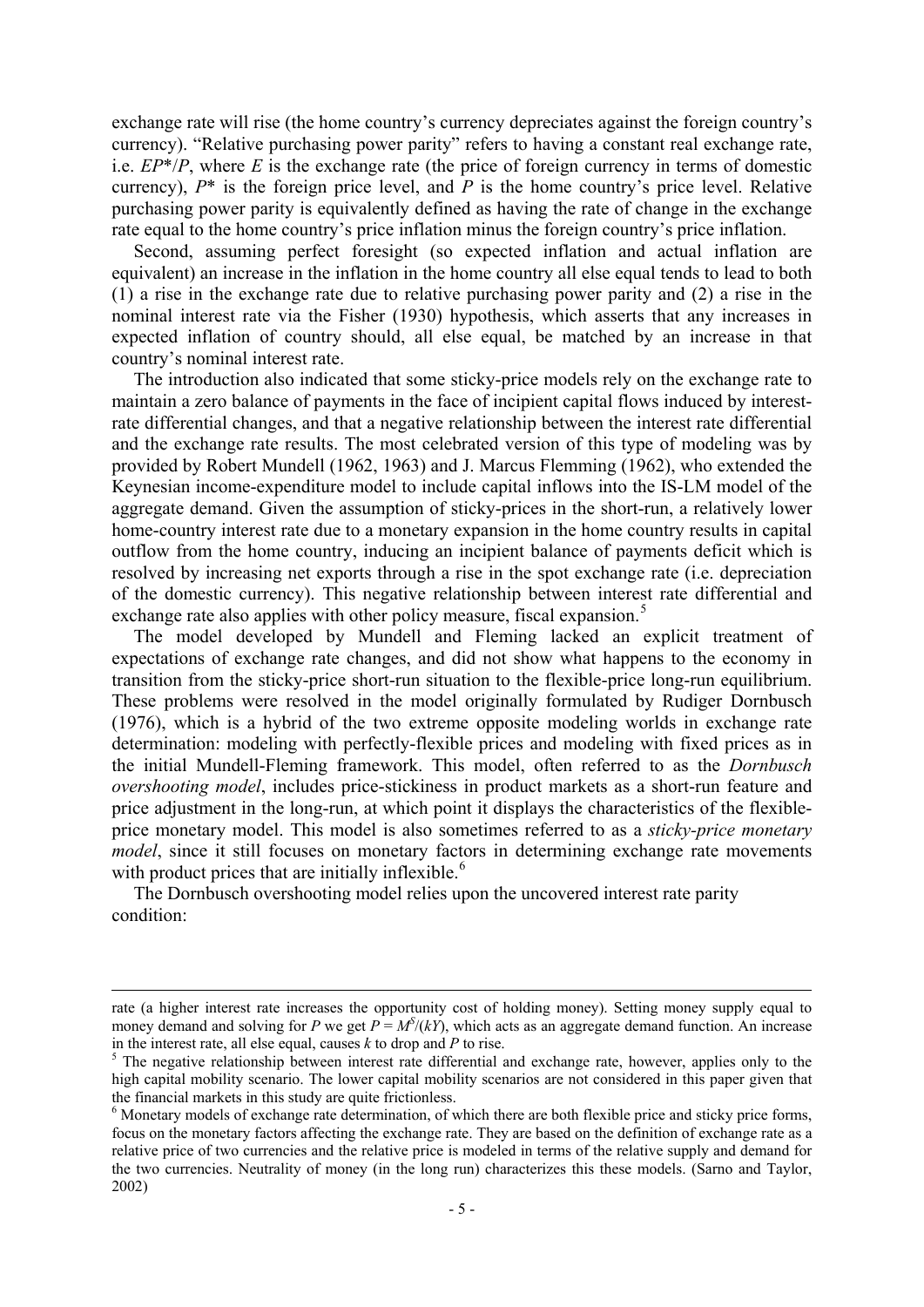$$
R = R^* + \frac{E^e - E}{E},\tag{1}
$$

where *R* and *R*\* are respectively the home and foreign country's nominal interest rates, *E* is the spot exchange rate (price of foreign currency in terms of domestic currency), and  $E^e$  is the expectation of the exchange rate in the future. Inclusion of the expected rate of depreciation  $(E^e - E)/E$  makes the interest rates comparable in the same currency.<sup>[7](#page-5-0)</sup> If uncovered interest rate parity did not hold then arguably capital flows would induce it to be so, as investors move their investments toward the country with the highest expected return, and thereby driving up the price of that country's currency. Equation (1) may be rewritten as

$$
R - R^* = \frac{E^e}{E} - 1,
$$
\n(2)

which shows the basis of the short-run negative relationship between the interest rate differential and the exchange rate found in many sticky-price models. A permanent homecountry monetary expansion in this model is accompanied in the short-run by an decrease in *R* and a rise in  $E^e$  (due to the upward pressure on the home country's long-run prices leading to expectations of a depreciated currency in the future through relative purchasing power parity) and a rise in  $E$  that is greater than the increase in  $E^e$  to make sure equation (2) stays in equilibrium given  $R^*$  as fixed.<sup>[8](#page-5-1)</sup> Between the short-run and the long-run, prices rise, decreasing the real money supply and increasing *R*, which must be accompanied by *E* declining to maintain equation (2). Thus what we see out of this model is a negative relationship between  $R - R^*$  and *E* concurrently, although without contradiction there is also a tendency for periods with lower  $R - R^*$  to be associated with *E* increasing less quickly assuming rational expectations. The former negative relationship is an immediate short-term one, and the latter positive relationship may be conceived as a longer-term one that requires changing prices. However, in the true long run for the Dornbusch model, monetary shocks have *no* effect on the interest rate differential so they cannot induce any long-run relationship between the interest rate differential and the exchange rate at that time scale.

 Compared to the flexible-price and sticky price monetary models, the portfolio balance approach relaxes the assumption that domestic and foreign bonds are prefect substitutes. Agents, in this approach, allocate their wealth among different assets—domestic money, domestic bonds and foreign bonds for example. Exchange rates play a role of balancing asset demand and supplies, although the possible existence of a nonzero risk premium prevents the uncovered interest rate parity from holding. In portfolio balance models (see Branson and Henderson (1[9](#page-5-2)85) provides for earlier foundations of the approach),<sup>9</sup> the assertion that the demand for foreign denominated assets is negatively related to *R* and positively related to *R*<sup>\*</sup>

1

<span id="page-5-0"></span><sup>&</sup>lt;sup>7</sup> Formally the uncovered interest rate parity condition in equation (1) is just an approximation, but it is often used in theoretical works. The exact version of uncovered interest rate parity is  $R = (E^e/E)(1 + R^*)-1$  or equivalently  $1 + R = (E^e / E)(1 + R^*)$ . Dornbusch (1976) used the version  $R - R^* = \theta(\ln E_{LR} - \ln E)$ , where  $E_{LR}$  is the long-run level of *E*, and  $\theta$  is a constant so  $\theta$ (ln  $E_{LR}$  – ln *E*) can be interpreted as approximately the expected rate of depreciation, constrained such that it increases the further the exchange rate is from its long-run equilibrium level.<br><sup>8</sup> In the case of monetary acceleration, on the contrary, a positive relationship between the two variables through

<span id="page-5-1"></span>the Fisher effect can be explained. This positive relationship supports the explanation of the flexible-price model<br>mentioned in an earlier section, which explains the long-run relationship between the two variables.

<span id="page-5-2"></span> $9$  Most recent works on portfolio models of the current account in a general equilibrium context for open economies include Blanchard, Giavazzi, and Sa (2005) and Edwards (2005). See Copeland (2008) for a simple textbook presentation of this approach.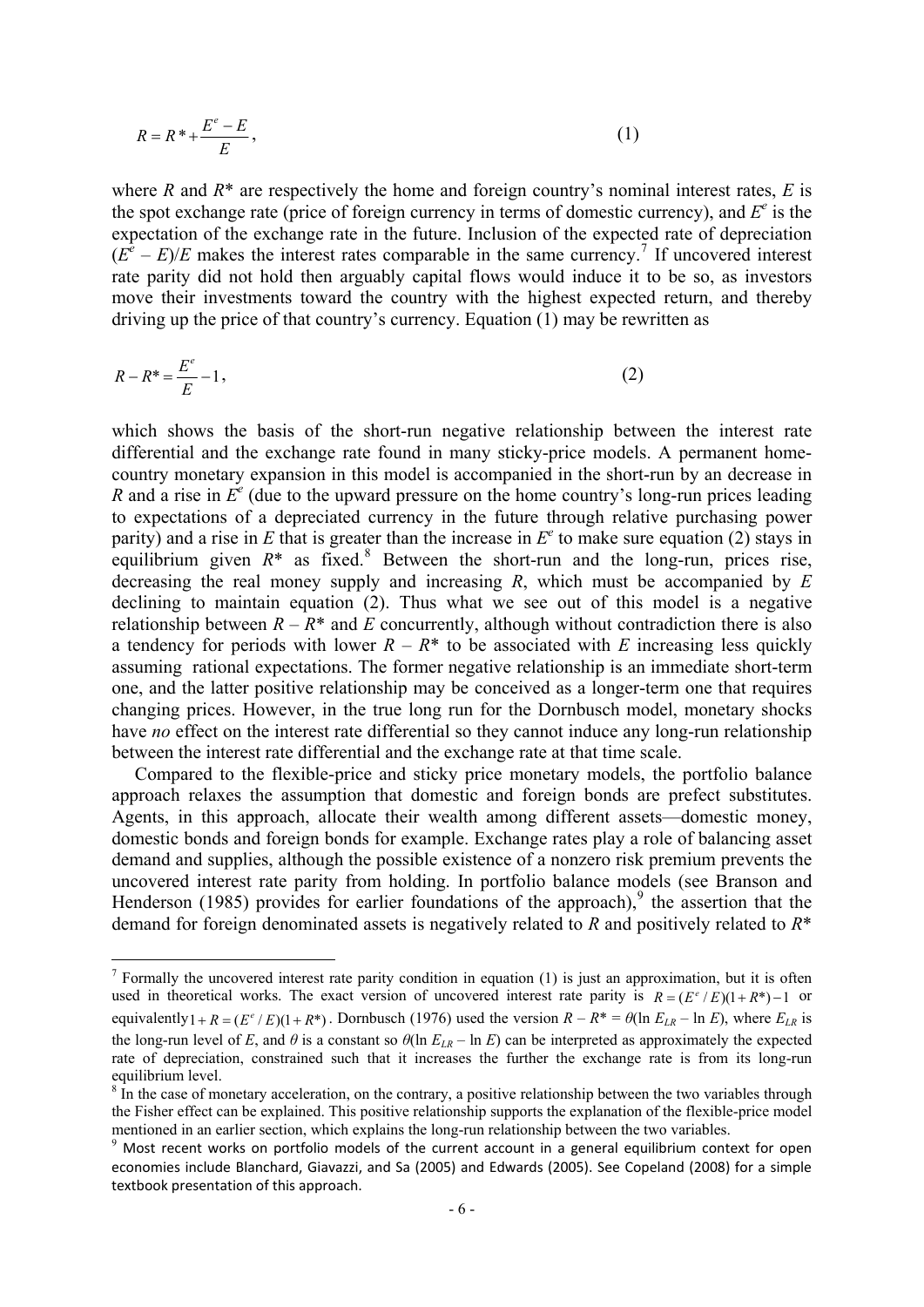$+(E^e - E)/E$  allows for an implicit negative relationship between *E* and *R* – *R*<sup>\*</sup> when setting the supply of foreign bonds equal to the demand for foreign bonds, which again results in the negative relationship between *E* and  $R - R^*$  in reaction to changes in the domestic money market.

 The *Redux* model of Obstfeld and Rogoff (1995), which is a general equilibrium exchange-rate determination model dealing with two countries, monopolistically competitive industries, sticky prices, and an intertemporal approach to the current account balance, assumes uncovered interest rate parity but monetary shocks simply cause nominal interest rates to change by the same amount in both countries so no expected depreciation or appreciation after that change is created. However, within the appendix of Obstfeld and Rogoff (1995) paper, an alternative small open economy model with nontraded consumption goods is presented, and that model does have the possibility of exchange-rate overshooting in reaction to a money-supply increase. Lane (2001) notes that that overshooting is associated with a lowered short-run nominal interest rate. Betts and Devereux (2000) adjusted the Redux model by including pricing to market through local currency pricing, and found that under such circumstances a monetary expansion could lead to the interest rate differential decreasing along with exchange rate overshooting ( a static version of this model was provided in Betts and Devereux, 1996).

#### **3. Previous empirical work**

<u>.</u>

The efforts to tie the floating exchange rate to macroeconomic fundamentals such as relative money supply, output, and interest rates has long been studied in international macroeconomics. The monetary approach follows the models of Frenkel (1976), Bilson (1978), Dornbusch (1976) and Frankel (1979), which are based on the log-linear money market relationship (home money supply is a function of log of output and the home interest rate), purchasing power parity and uncovered interest rate parity. The validity of various theoretical models of exchange rate determination was investigated by Frankel (1979), who followed the tradition of Dornbusch (1976). Frankel's empirical equation is represented as the following:

$$
e = c + \gamma(m - m^*) + \delta(y - y^*) + \alpha(r - r^*) + \beta(\pi - \pi^*) + u,
$$
\n(3)

where *e*, *m*, and *y* are respectively logs of the spot exchange rate, domestic money supply and output;  $\pi$  is the current rate of expected long-run inflation at home (for which a proxy variable is used); *r* is the log of one plus the domestic rate of interest; variables with asterisks correspond to foreign variables; *c* is a constant; and *u* is an error term. As was discussed earlier, sticky-price models as in the Keynesian tradition explain that there should be a negative relationship between the exchange rate and the interest rate differential, which leads to the hypothesis that  $\alpha$  < 0 in the empirical equation. On the other hand, flexible price monetary models suggest that the relationship between those variables should be positively related, thereby leading to the hypothesis that  $\alpha > 0$  (Bilson, 1978), at least if the inflation differential is excluded.<sup>[10](#page-6-0)</sup> The theoretical development in the modeling of Frankel (1979) was to include both the nominal interest rate differential and the inflation differential in the model so that the former can capture the short-run effect on the exchange rate while the latter can

<span id="page-6-0"></span> $10$  The inclusion of the inflation differential can lead to some models within the flexible-price monetary tradition to suggest that instead  $\alpha = 0$  and  $\beta > 0$  due to the assumption of real interest rate parity or due to the assumption that real money demand is a negative function of inflation rather than of the nominal interest rate (Frenkel, 1976).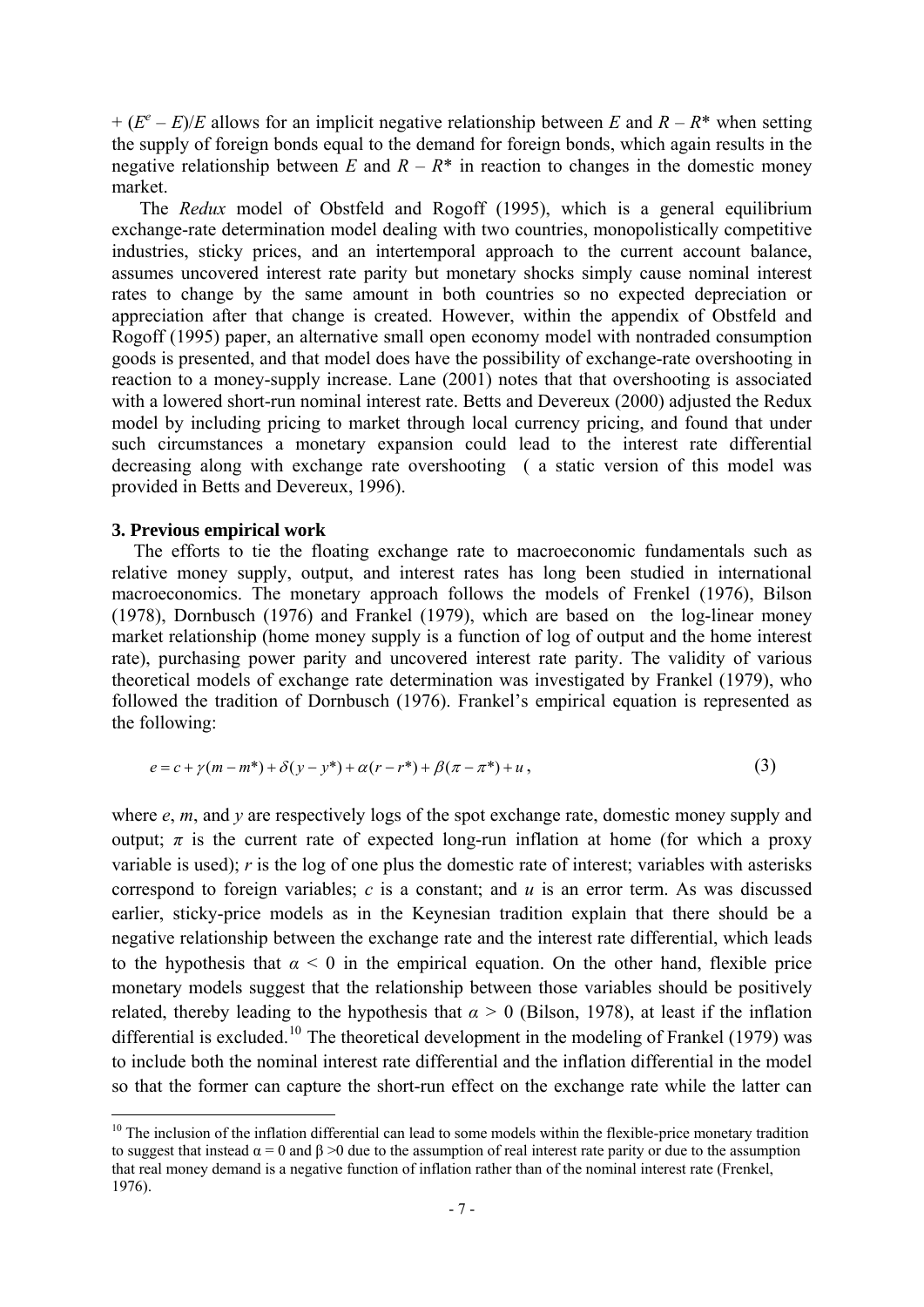explain the long-run effect when the prices are flexible. Frankel's theoretical model (known as the *real interest differential model*) concurs with the Dornbusch (1976) model in concluding that  $\alpha$  < 0, but in contrast with the Dornbusch model which asserts that  $\beta$  = 0, Frankel's model results in  $\beta > 0$ .<sup>[11](#page-7-0)</sup> Using monthly data from the mid-1970s between the Deutschmark and the US dollar along with the relevant other explanatory variables from Germany and the United States, Frankel found empirical support for his model.

The monetary approach to model exchange rate movements (both the flexible-price and sticky-price versions) has remained as a dominant paradigm since the 1970s and has stimulated different empirical studies on the exchange rate determination. Hooper and Morton (1982) extended the real interest rate differential model by including accumulated movements in the current account and a time trend as determinants of the real exchange rate in the long run.<sup>[12](#page-7-1)</sup> Theoretical developments in the empirical modeling of the exchange rates have included the incorporation of the presence of non-traded goods so that real exchange rate is arguably a function of the differential productivity growth of tradable and non-tradable sectors (Balassa, 1964; Samuelson, 1964; Obsfeld, 1993; and Asea and Mendoza, 1994). The empirical studies in the Balassa-Samuelson vein, where productivity differentials help explain exchange rates movements, have provided results that indicate the equilibrium exchange rate is influenced both by real shocks such as productivity innovations and by monetary shocks which influence the relative demands and supplies of monies. (Clements and Frenkel, 1980; DeGregorio and Wolf, 1994; and Chin, 1997). The general representation of the models in this tradition replaces the inflation differential variable with a productivity differential variable.

 However, there have been empirical puzzles and failures of the monetary models which pose general challenges to modeling the exchange rate. Meese and Rogoff's (1983a, 1983b) finding that monetary models do not outperform a random-walk model has been a conclusion difficult to overturn (Mark and Sul, 2001; Rapach and Wohar, 2002; Faust, Rogers and Wright, 2003; Cheung, Chinn, and Pascual,  $2005$ <sup>[13](#page-7-2)</sup>. The extensive analysis on the forecasting performance of different models and specifications has failed to point to any given model as being very successful. Since Meese and Rogoff (1983a, 1983b), most of the empirical works investigating the predictability of the monetary models have suffered from a number of econometric problems: especially endogeneity of the explanatory variables and persistence of the variables in the regression (Neely and Sarno, 2002). The endogeneity problem regards the fact that the typically included explanatory variables such as the relative money supply and the relative income and interest differential, i.e. fundamental variables, are determined within the economic system. Instrumental variables have been used in previous studies to deal with the endogeneity problems, however, finding legitimate instrumental

1

<span id="page-7-0"></span><sup>&</sup>lt;sup>11</sup> The models in the sticky-price and flexible price monetary traditions typically do not conflict on what the anticipated estimates for *c*, *γ*, and  $\delta$  should be (the estimate for *c* should be approximately zero ideally for no risk premium, the estimate for *γ* should approximately be equal to one to take into account long-run reactions to money supply variations, and  $\gamma$  should be negative as an income increase is associated with an increase in money demand which has the opposite effect of an increase in money supply).<br><sup>12</sup> In Hooper and Morton (1982),  $\pi(r - r^2) + \beta(\pi - \pi^2)$  in ec

<span id="page-7-1"></span> $\pi(r-r^2) + \beta(r-r^2)$  in equation (1) was changed to  $\alpha(\pi - \pi) - \beta(\pi - \pi) - \alpha^* - \pi$  where  $\pi$  and  $\pi^*$  denote equilibrium inflation rate for domestic and foreign countries, respectively. They estimated empirically that  $\alpha > 0$  and  $\beta > 0$ .

<span id="page-7-2"></span><sup>&</sup>lt;sup>13</sup> Mark (1995) and Chinn and Meese (1995), however, have shown predictability of exchange rates at long horizons although their works were criticized by other researchers, for example, Berkowits and Giorgianni (2001) showed that Mark's assumption on cointegration of the economic variables do not hold.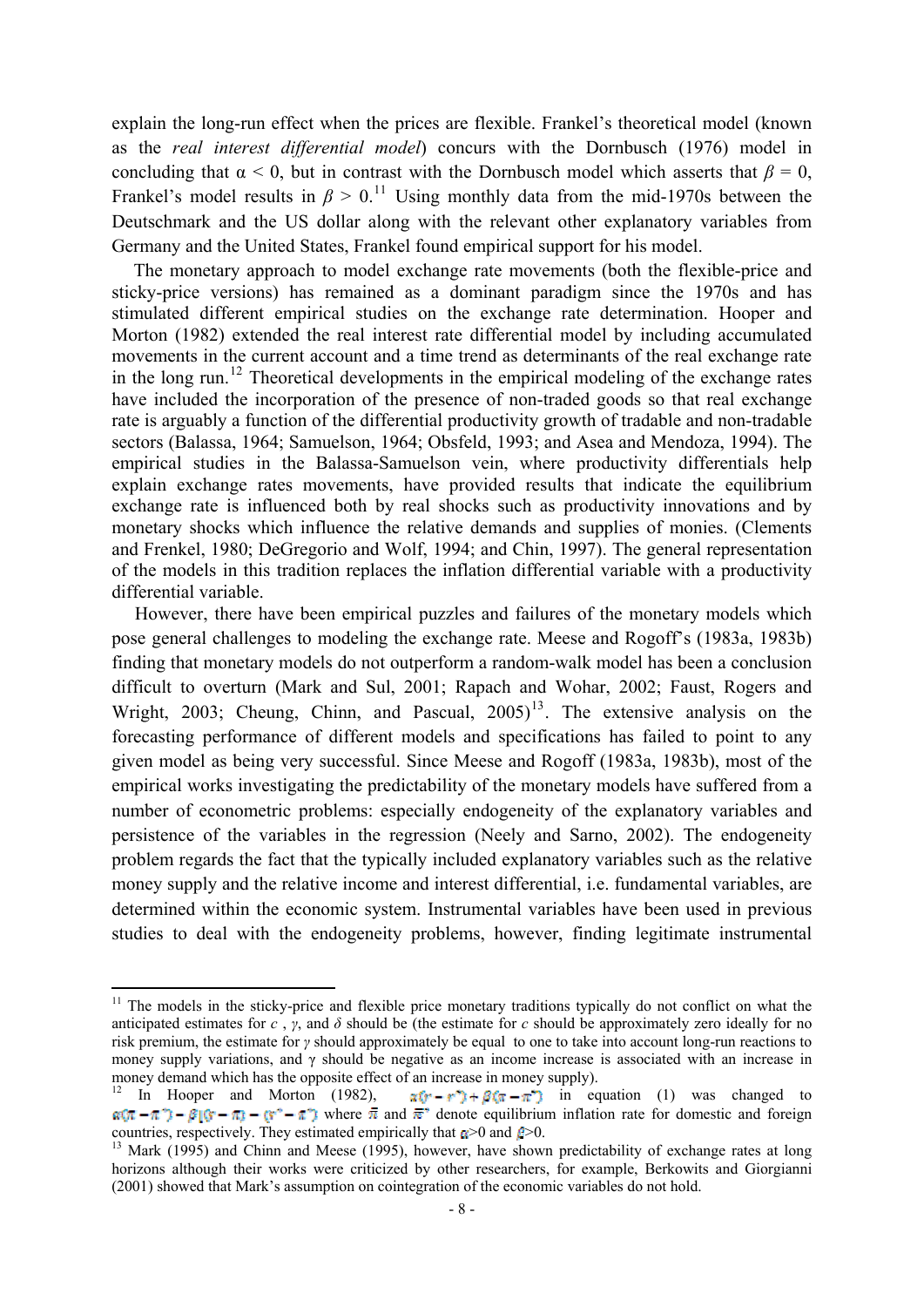variables which are highly correlated to the explanatory variables while orthogonal to the error term has been difficult (Meese and Rogoff, 1983b).

 Chinn and Meridith (2004, 2005) presented empirical estimates of how the *change* in the log exchange rate is linearly related to the interest rate differential using short-maturity bond data, and more innovatively, long-maturity bond data. They found that a positive relationship between these variables (consistent with uncovered interest parity along with rational expectations) was observable when using long-maturity data but the opposite occurred when using short-maturity data. Their estimated positive relationship using long-maturity bond data is consistent with similar findings by Flood and Taylor (1996) using medium-maturity bond data, whereas their estimated negative relationship using short-maturity bond data is a common finding (see the findings in Froot and Thaler , 1990, on a survey of published estimates on this issue).

### **4. Wavelet analysis**

1

Given that the extensive literature on the empirical estimations for explaining behaviors of the exchange rates still suffers from the weaknesses as discussed above, this paper tries to deal empirically with the coexistence of short-run relationships (with sticky prices) and longrun relationships (with flexible prices) between the exchange rate and the interest rate differential. The time scale is clearly very important in discussing these relationships, so our tool for handling this, wavelet analysis, is briefly described in this section.

In this paper we perform an additive decomposition on each of our time series through wavelets based on filtering using the Haar  $(1910)$  function,<sup>[14](#page-8-0)</sup> which has the shape shown in Figure 1.



**Figure 1. The Haar Wavelet** 

More specifically, the Haar function,  $\psi(\lambda, k, x)$  is defined such that it takes on values of 0, -1, or 1, with the interval over *x* for which  $\psi$  is 1 or -1 being larger as the scale level  $\lambda$  gets larger and with that interval being shifted rightward as the shift parameter  $k$  increases.<sup>[15](#page-8-1)</sup> A scale level of  $\lambda$ , which is a positive integer, indicates we are dealing with patterns in the original data set associated with movements which occur with a frequency of every 2*<sup>λ</sup>*-1 periods (e.g. *λ*  $= 1$  is associated with changes which occur after one period,  $\lambda = 2$  is associated with changes which occur after two periods, and  $\lambda = 4$  is associated with changes which occur after eight periods). A linear combination of many forms of this function, appropriately shifted through *k* and expanded through increasing *λ* (and squeezed by reducing *λ*) along with the overall

<span id="page-8-0"></span> $14$  The Haar function is used for the filtering since the difference between the properties of different wavelet filters is very small when using multiresolution analysis (Percival and Walden, 2006), which we discuss later.<br>Additionally, the Haar filter is better at decorrelating time series (Percival, Sardy, and Davison, 2000). Additionally, the Haar filter is better at decorrelating time series (Percival, Sardy, and Davison, 2000).<br><sup>15</sup> The Haar function is more specifically given by  $\Psi(n2^{-\lambda}x-k)=\{1 \text{ if } n2^{-\lambda}x-k\in[0, 0.5)\}\$ . 1 if  $n2^{-\lambda}x-k\in[0.$ 

<span id="page-8-1"></span>otherwise}, where *n* the base-2 log of the number of elements in the original series rounded to an integer. In other presentations of the Haar function,  $n2^{\lambda}$  is replaced by  $2^j$ , with *j* representing a dilation parameter, which reduces the scale level as it increases.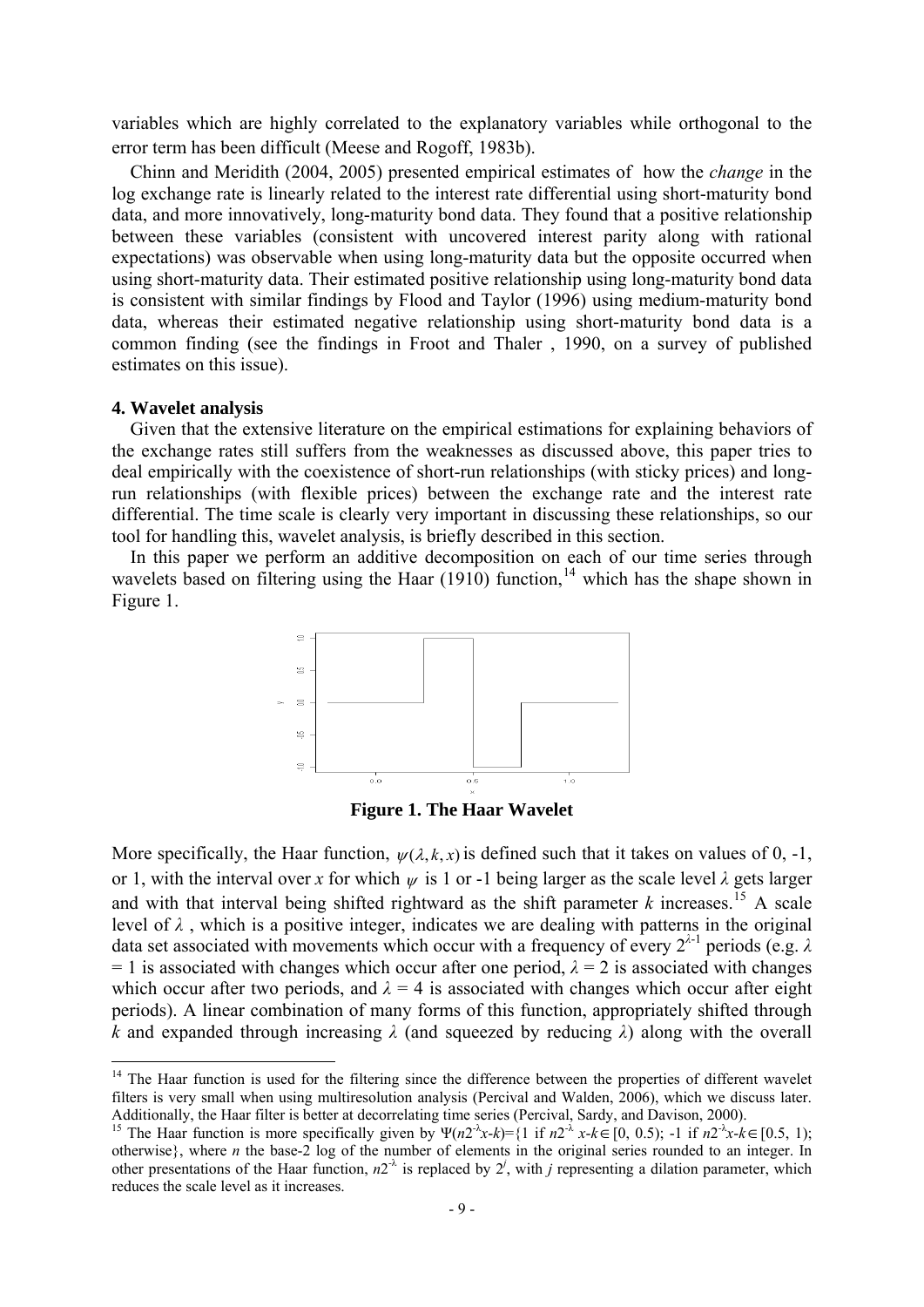mean of the time series allows a perfect reproduction of the data. For example, suppose that *y* is a vector of data and *n* is the base-2 log of the number of elements in that vector rounded up to the nearest integer.<sup>[16](#page-9-0)</sup> That vector may be represented by the output from  $f(x)$  for  $x$  in the domain [0,1] in the following *wavelet transformation*:

$$
f(x) = c_0 + \sum_{\lambda=1}^{n} \sum_{k=0}^{n} c_{\lambda k} \psi(\lambda, k, x), \qquad (4)
$$

where  $c_0$  is the overall mean of the data and it along with the  $c_{\lambda k}$  values are the *wavelet coefficients*. [17](#page-9-1) The fact that we are performing an additive decomposition, in contrast to a integrable decomposition, leads to this type of wavelet decomposition being referred to as discrete rather than continuous.

A quick way to calculate the wavelet coefficients is through a methodology introduced by Mallat (1989) referred to as multiresolution analysis (MRA), which also conveniently provides a rather intuitive interpretation of the wavelet decomposition. Briefly, it is simply a matter of finding averages (means, perhaps weighted) and differences from those averages, starting with values in the series closest to each other–the lowest scale–and repeating that process with the previous average series, gradually expanding how much of the original data is included in each successive average, i.e. increasing the scale.

If in each step each value in the series on which averages are being taken is used once and only once in computing those averages, and (assuming the use of the Haar function) the averages are simply between pairs of contiguous values, then with some standard normalization this results in a (non-overlapping) *discrete wavelet decomposition* (DWT). Under DWT, the wavelet transformation is an orthogonal one, and its MRA has no redundancy, providing just enough information–from the averages at one scale along with differences from averages at that scale and lower scales–to reconstruct the original series. When using DWT, at each successively higher scale level there are half the number of averages than at the previous scale level, which reduces the amount of observable variation in the averages series associated with higher scale levels. DWT is also sensitive to where one starts in pairing numbers for averaging.

Some of the undesirable properties from the DWT arise from the fact that it does not use moving averages. The methodology referred to as *maximum overlap discrete wavelet decomposition* (MODWT), which is the methodology used in this paper, does allow for moving averages at every scale level and avoids the problems of calculating the moving averages consistently throughout the series by reusing observations in a circular loop, i.e. what is considered the next value after the last value of the original series is simply the first value of that series. Unlike DWT, MODWT has the number of values for the averages at every scale level equal to the number of values in the original series, which is a useful property for our analysis. The wavelet transformation for MODWT is not an orthogonal one, however.

1

<span id="page-9-0"></span><sup>&</sup>lt;sup>16</sup> In a discrete wavelet transformation, the number of elements must exactly be equal to  $2<sup>n</sup>$  for some integer *n*, so no rounding would be involved.

<span id="page-9-1"></span><sup>&</sup>lt;sup>17</sup> Grossman and Morlet (1984) are credited with being the first to formally define a wavelet in dealing with quantum physics. Orthonomal bases in some variation of the form noted in equation (4) was provided first by Strömberg (2006).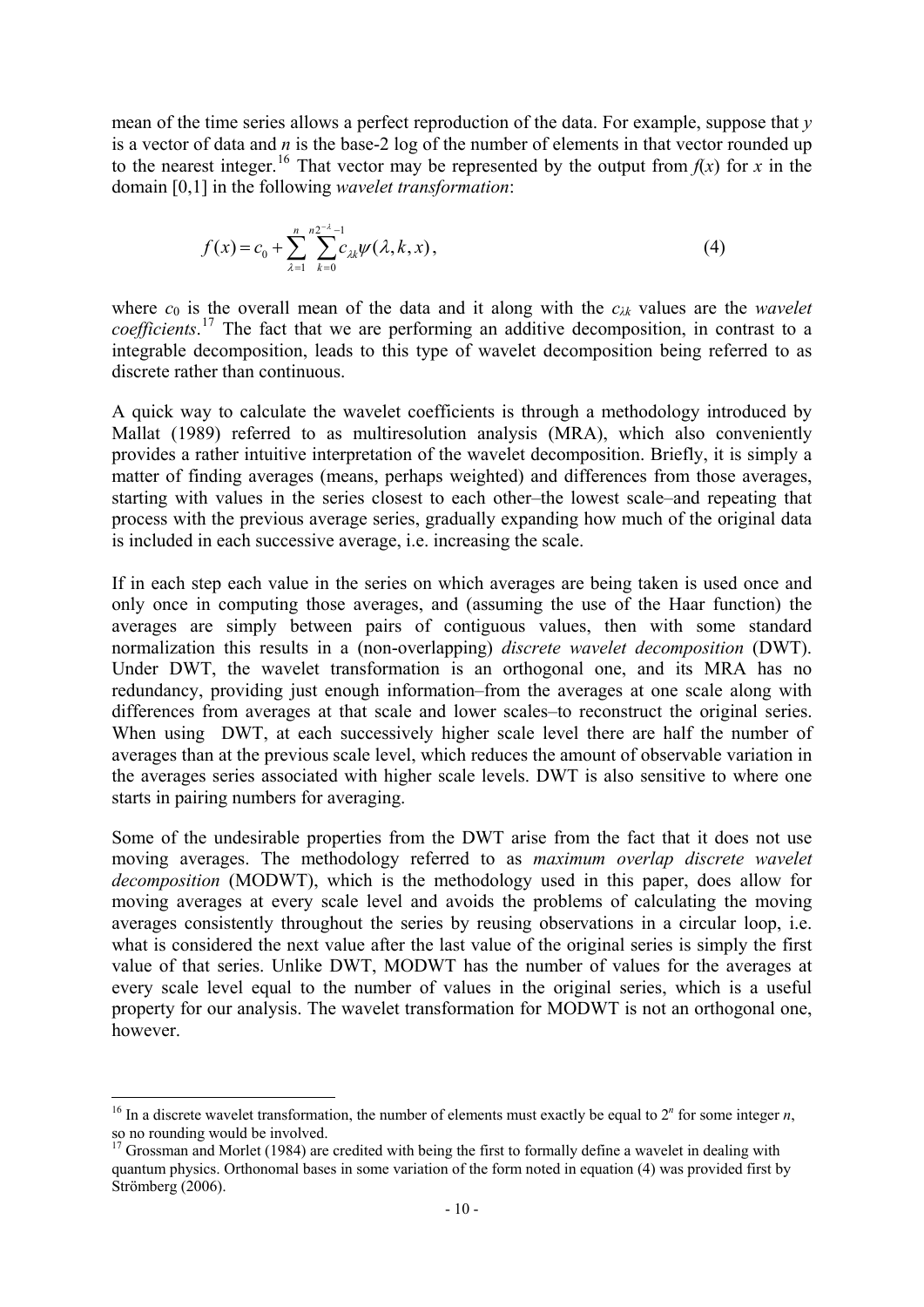At every scale level *λ*, the MRA for MODWT produces (1) a series of the averages at that scale, referred to as that level's *smooth series*, *sλ*, in which the averages are over values in the next-lower scale level's smooth series, and (2) a series of the differences of the smooth series at the next-lower level from the current-level's smooth series, referred to as the *detail series*,  $d<sub>λ</sub>$ , for scale level  $λ$ . The zero-level smooth series is the original data series, since at the zerolevel there is no smoothing of the data.

To understand how the calculations for the smooth and detail series for the MRA of the MODWT are performed with the Haar function, consider the following. Suppose we have a vector of actual time series observations *y*, with its elements ordered according to uniform units of time, as are the vectors with the level- $\lambda$  smooth and detail series,  $s_{\lambda}$  and  $d_{\lambda}$ . Element *t* (representing time) of *y*,  $s_\lambda$  and  $d_\lambda$  are respectively given by  $y_t$ ,  $s_{\lambda t}$ , and  $d_{\lambda t}$ . Let the level-zero smooth series  $s_0$  be defined to be the same as the vector of actual observations *y*. The following two formulas describe how the smooth and detail series are calculated at scale levels of 1 and higher:

$$
s_{\lambda,t} = \frac{s_{\lambda-1,t-2^{\lambda-1}} + 2s_{\lambda-1,t} + s_{\lambda-1,t+2^{\lambda-1}}}{4}
$$
 (5)

$$
d_{\lambda,t} = \frac{-s_{\lambda-1,t-2^{\lambda-1}} + 2s_{\lambda-1,t} - s_{\lambda-1,t+2^{\lambda-1}}}{4}
$$
(6)

Below we demonstrate the pattern on how these equations work for three scale levels. Keeping in mind that  $s_{0,t} = y_t$ , at scale level 1 we have

$$
s_{1,t} = (y_{t-1} + 2y_t + y_{t+1})/4 \text{ and } d_{1,t} = (-y_{t-1} + 2y_t - y_{t+1})/4. \tag{7}
$$

At scale level 2 we have

$$
s_{2,t} = (s_{1,t-2} + 2s_{1,t} + s_{1,t-2})/4 \text{ and } d_{2,t} = (-s_{1,t-2} + 2s_{1,t} - s_{1,t+2})/4,
$$
\n(8)

at scale level 3 we have

$$
s_{3,t} = (s_{2,t-4} + 2s_{2,t} + s_{2,t+4})/4 \text{ and } d_{3,t} = (-s_{2,t-4} + 2s_{2,t} - s_{2,t+4})/4.
$$
 (9)

and at scale level 4 we have

$$
s_{4,t} = (s_{3,t-8} + 2s_{3,t} + s_{3,t+8})/4 \text{ and } d_{4,t} = (-s_{3,t-8} + 2s_{3,t} - s_{3,t+8})/4. \tag{10}
$$

It is always the case that the original series may be reconstructed from adding to the smooth series of the largest scale level considered, Л, the sum of the detail series from level 1 to level Л, i.e.

$$
y = s_{\Lambda} + \sum_{\lambda=1}^{\Lambda} d_{\lambda} \tag{11}
$$

If we return to the introduction's example of the spot exchange rate, with its observations included in the vector  $y$ , then  $y_t$  reflects an aggregation at time  $t$  of activities for the traders with different time horizons. The associated wavelet details,  $d_1$  to  $d_{\text{I}}$  are the decompositions of the spot exchange rate at different time scales. Finally  $s<sub>II</sub>$  represents the long-term trend of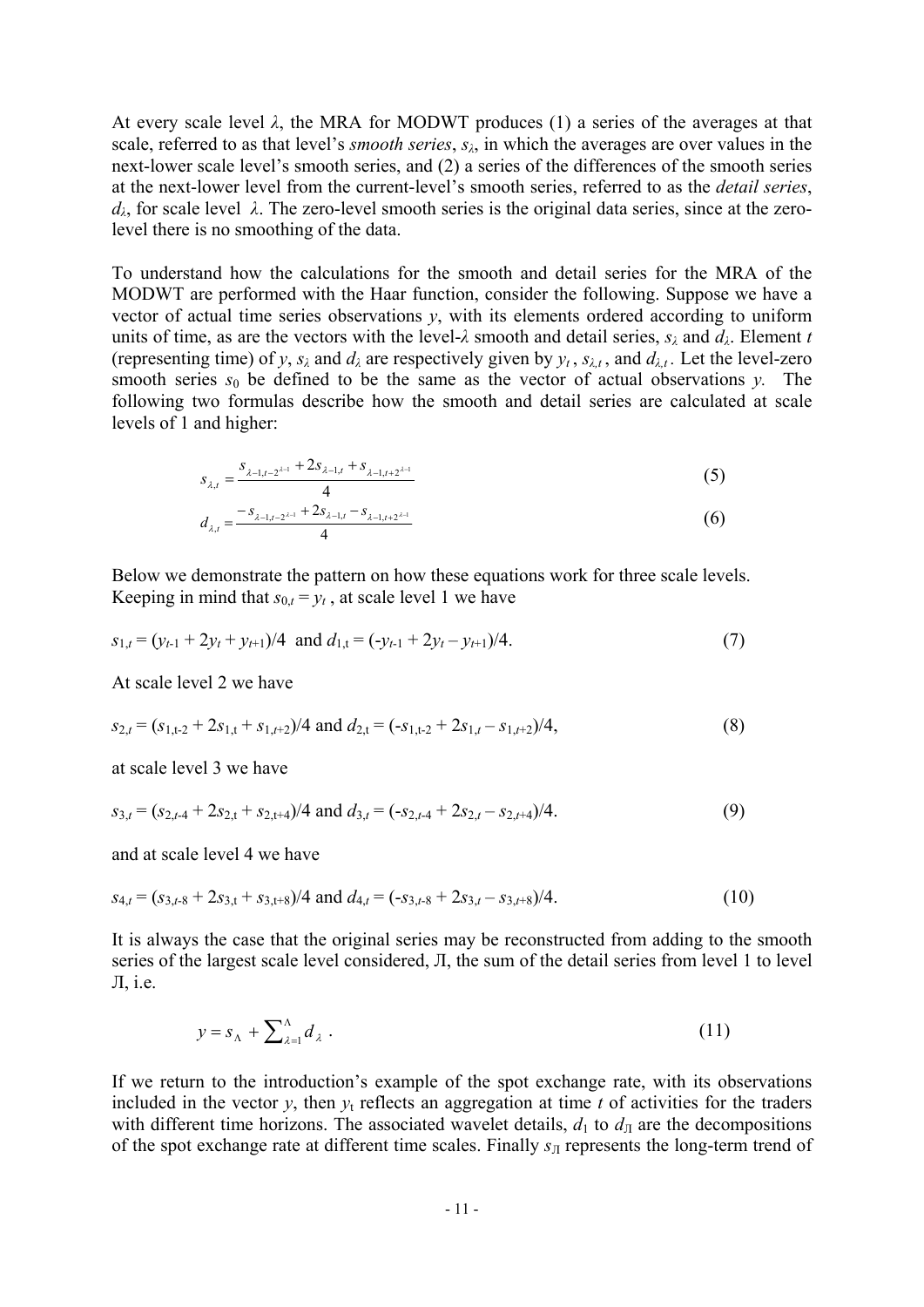the spot exchange rate at scale-level Л, which corresponds to zooming out the camera lens and looking at the broad landscape.

### **5. Data description and testing methodology**

1

Among the data used in this study are monthly and quarterly spot exchange rates against the Swedish krona (SEK) of five major currencies (the U.S. dollar, USD; the Japanese yen, JPY; the euro, EUR; the Pound sterling, GBP; and the Swiss franc, CHF) and two other currencies (the Norwegian krone, NOK; and the (South) Korean won, KRW). These data were collected from the foreign exchange (FX) history database provided by the OANDA corporation and are averages of ask prices. Interest rates data were also collected and are based on the yields from the three-month T-bill since its return is simply the three-month interest rate. The data on the interest rates are from Ecowin database, which gathered the data from Reuters and central banks (Federal Reserve, The Bank of England, and the Bank of Korea). Both spot exchange rates and interest rates are end-of-the month observations. The starting month of the sample period varies for each currency depending on the availability of data in the floating period of the exchange rate. For the Swedish krona the sample period starts from January, 1993; for the Korean won January, 1998; for the euro January, 2000; and for the Swiss franc May, 2000. The sampled periods are covered up to May, 2009.

The spot exchange rate is in logarithmic form (denoted as *lnE* in the regression and in figures with upper case *E* denoting the spot exchange rate) and the nominal interest rate differential (denoted as *Rdiff* in the regression and figures) is defined as the difference between the log of one plus the Swedish rate of interest and the log of one plus the foreign rate of interest.<sup>[18](#page-11-0)</sup> Throughout the rest of this paper, *Rdiff* will be simply referred to as the interest rate differential even though formally it is not exactly the same as  $R - R^*$ , as noted above.

In Figures 2 and 3 the raw data and the wavelet filtered data of the spot exchange rate and the interest rate differential between Sweden and US are shown, broken out into six different scale levels.<sup>[19](#page-11-1)</sup> In our empirical presentation here and later, we follow the convention of our software, and have the level of a smooth or detail appended to *s* or *d* not subscripted and removed the italics on *s* and *d*, e.g.  $s1 = s_1$  and  $d2 = d_2$ . Due to the construction of the scale levels, d1 is associated with a one-period movement frequency (changes can occur between consecutive periods), d2 with a two-period movement frequency (changes occurring every two periods), d3 with a four-period movement frequency, d4 with an eight-period movement frequency, d5 with sixteen-period movement frequency, and d6 with a thirty-two period movement frequency. The *wavelet scale* refers to these movement frequencies. The nonstationary components (trend) of the time series will be found in the wavelet smooth, s6. For each variable, the variation of the detail series at each time scale tend to differ. Time series plots of the wavelet filtered data in Figures 2 and 3 show that at the longer time scales the oscillations of the time series are longer; as the time scale increases the time between consecutive peaks and between consecutive troughs gets longer. The wavelet smooth representing the trend (s6) illustrates that the peak of the exchange rate was around the year 2002, which is also noticeable from the original time series of the exchange rate.

<span id="page-11-0"></span> $18$  As noted in footnote 7, an exact version of the uncovered interest rate parity conditions is given by the equation  $1 + R = (E^e / E)(1 + R^*)$ . Taking logs on both sides and rearranging we get  $\ln E = \ln E^e - (\ln(1 + R) - \ln(1 + R^*))$ , which gives the reason behind why we define *Rdiff* the we way we do.

<span id="page-11-1"></span> $19$  Since it would take too much space to present all time series only one is presented. Graphs over all wavelet filtered time series are, however, available from the authors upon request.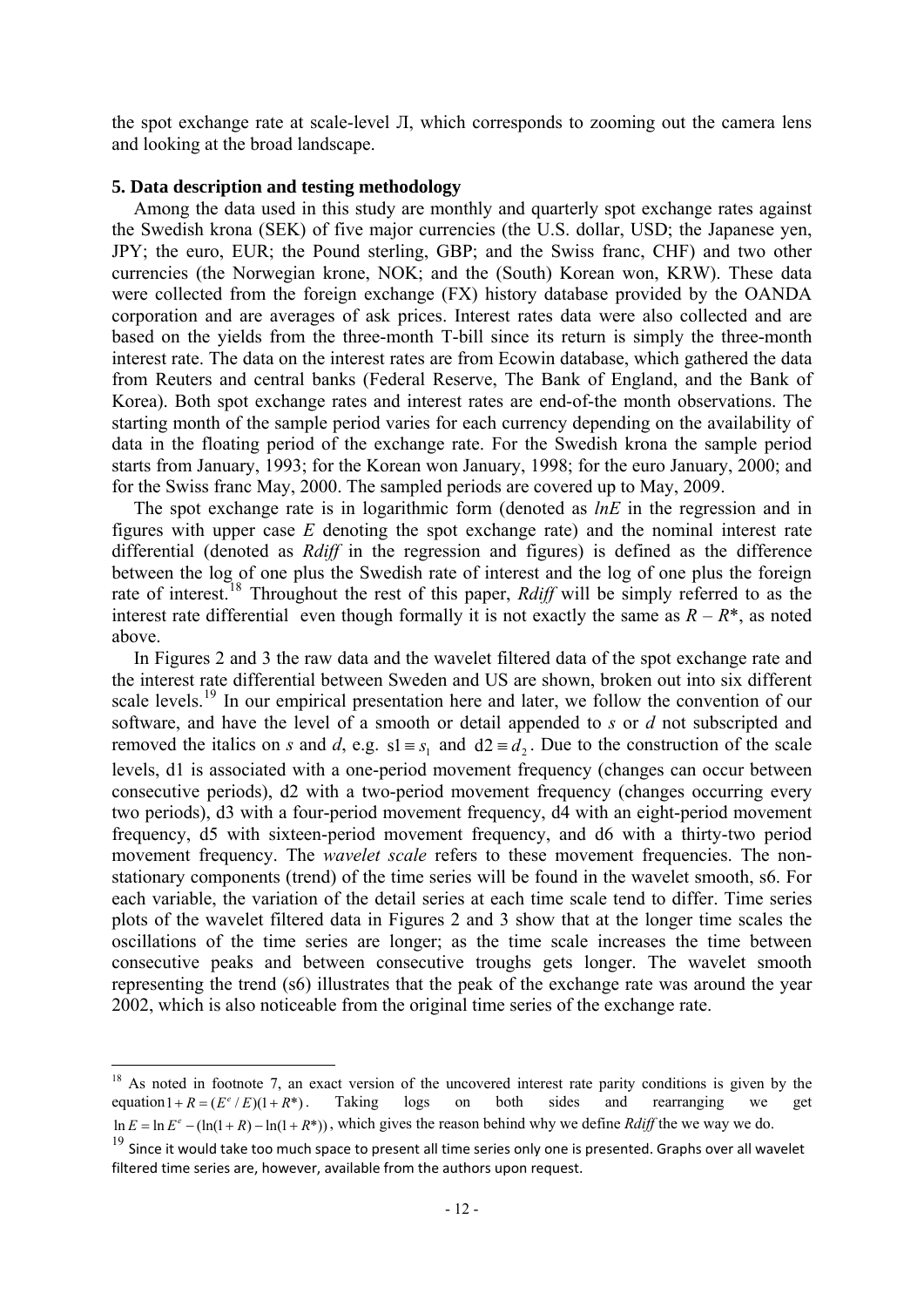

**Figure 2. Time series plots of data for the monthly spot exchange rate (SEK/USD in log scale)** 

To investigate the impact on the interest rate differential on the exchange rate at a particular scale, a simple regression as below was estimated by ordinary least squares using the wavelet detail series at the same level for *lnE* and *Rdiff* in order to investigate the sign of the β parameter:

$$
lnE[d_{\lambda}]_{t} = \alpha_{\lambda} + \beta Rdi\mathit{ff}[d_{\lambda}]_{t} + \varepsilon_{\lambda,t}
$$
\n(12)

where  $lnE[d_{\lambda}]$ *t* and  $Rdiff[d_{\lambda}]$ *t* represent the time-*t* elements of the scale-level  $\lambda$  detail series for *lnE* and *Rdiff* respectively. The advantage of this method is that it is very simple and one can by this method easily see if the interest rate differential has a positive or negative effect on the exchange rate. Nonetheless, this simple method is not devoid of problems. First, due to the reuse of observations in a circular loop (as explained in section 4), observations at the endpoints of the detail series at the lower scales often have outliers. As an example of the source of these outliers, one can see in the d1 series in Figure 2, that there are exceptionally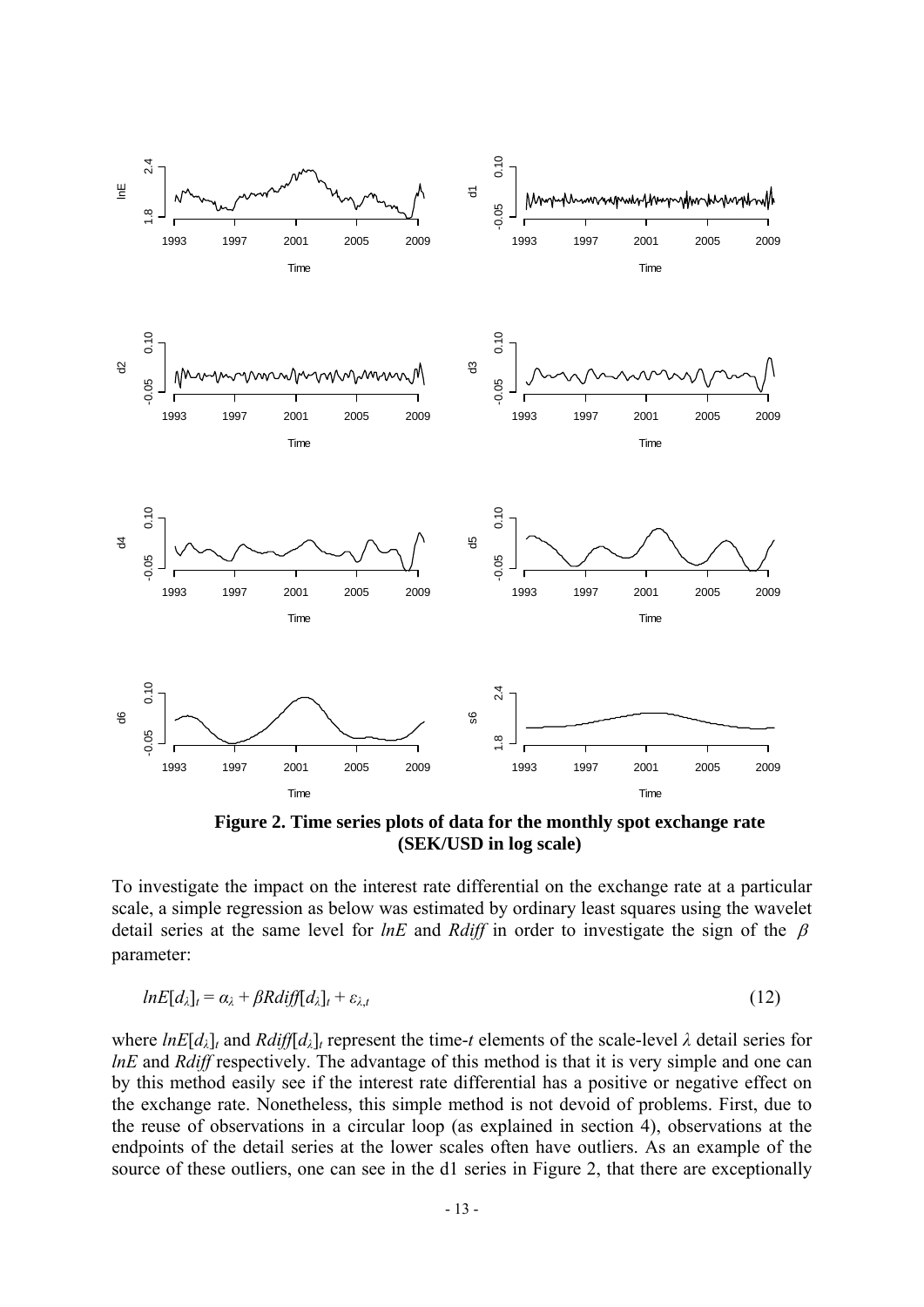high values that occur at the endpoints, which arise from the large difference in where the raw data series starts and where it ends. To deal with this problem, the detail series were in some cases truncated from the left and/or right to remove outliers prior to running the regressions. Second, the misspecification tests (the Breusch-Godfrey LM-test for GARCH effects and autocorrelation) indicate that there is a problem with autocorrelation and GARCH effects in most of the cases. As a remedy to this problem robust standard errors (Newey-West) are used.<sup>[20](#page-13-0)</sup> Third, for explaining exchange rate movements there are additional theoretically-justified "fundamental" variables, such as relative money supply and relative income in monetary models, the relative expected inflation differential in the real interest rate differential model of Frankel (1979), and the current account, as in the Hooper and Morton (1982) model. Regarding this problem of potential omitted variable bias, we pose that other fundamental variables which affect the dependent variable, *lnE*, are in many cases irrelevant at a particular scale to the extent that they only affect *lnE* at a different (often lower) frequency than the one being examined.

1

<span id="page-13-0"></span><sup>&</sup>lt;sup>20</sup> Autocorrelations were detected in the residuals from the regression particularly at larger scales (d4, d5). To correct the autocorrelation problem, we used the Marquardt nonlinear least squares algorithm which estimate both the slope estimates and the coefficient of autocovariance (see details in Davidson and MacKinnon, 1996). The lag-lengths of the AR models were decided based on the Akaike Information Criteria (AIC). Regressions with this model showed different results at the scales of d4 and d5 where no significant positive β estimates were found. However, we could check the robustness in the finer frequencies (d1 to d3).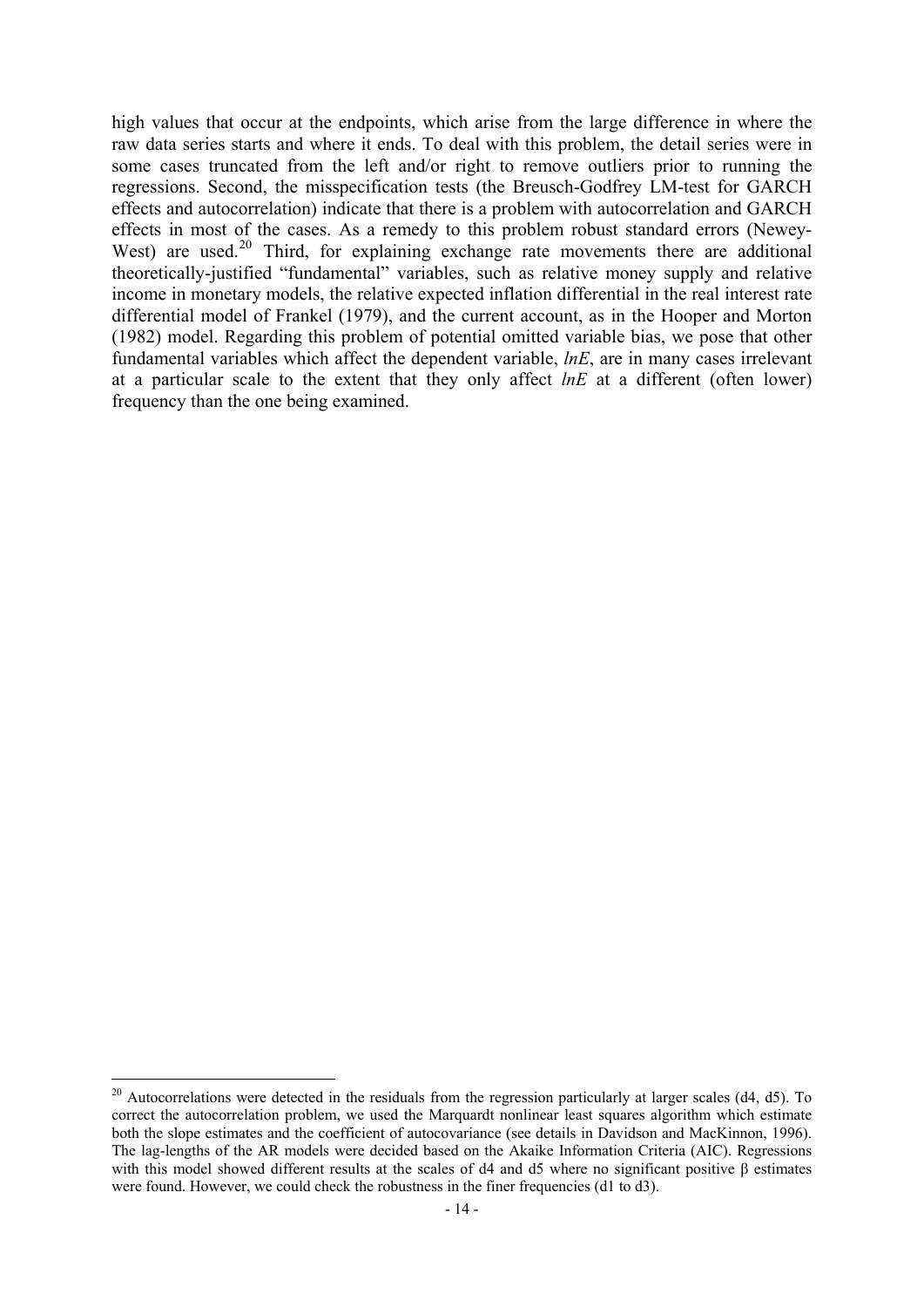

**Figure 3. Time series plots of data for the monthly nominal interest differential between Sweden and the United States** 

#### **6. Empirical results**

<u>.</u>

In this section, the estimated coefficient of  $\beta$ , its corresponding standard error, and the  $R^2$  of the associated regression are reported for the various scales and bilateral relationships for both monthly and quarterly data. Considering the limitations of the sample size, only the wavelet details at scale levels 1-5 are analyzed for the monthly data and at scale levels 1-4 for the quarterly data.[21](#page-14-0) Table 1 presents the results for the regressions using the monthly data. At the one-month wavelet scale, the relationship between the spot exchange rate and the nominal interest rate differential is estimated to be negative in four of the seven bilateral cases (once significantly so at the 1% level or lower, but otherwise with insignificance), implying that a higher nominal interest rate in Sweden relative to that in those foreign

<span id="page-14-0"></span> $21$  Detail series at level 6 were also available for the monthly data, but they are not used in the regression since the wavelet scale for d6 is 32 months, which means to complete one cycle, from peak to peak or trough to trough, requires at least twice that, at 64 months (5.33 years), which more than half of the sample period of one series, SEK-CHF, which has slightly less than ten years of data.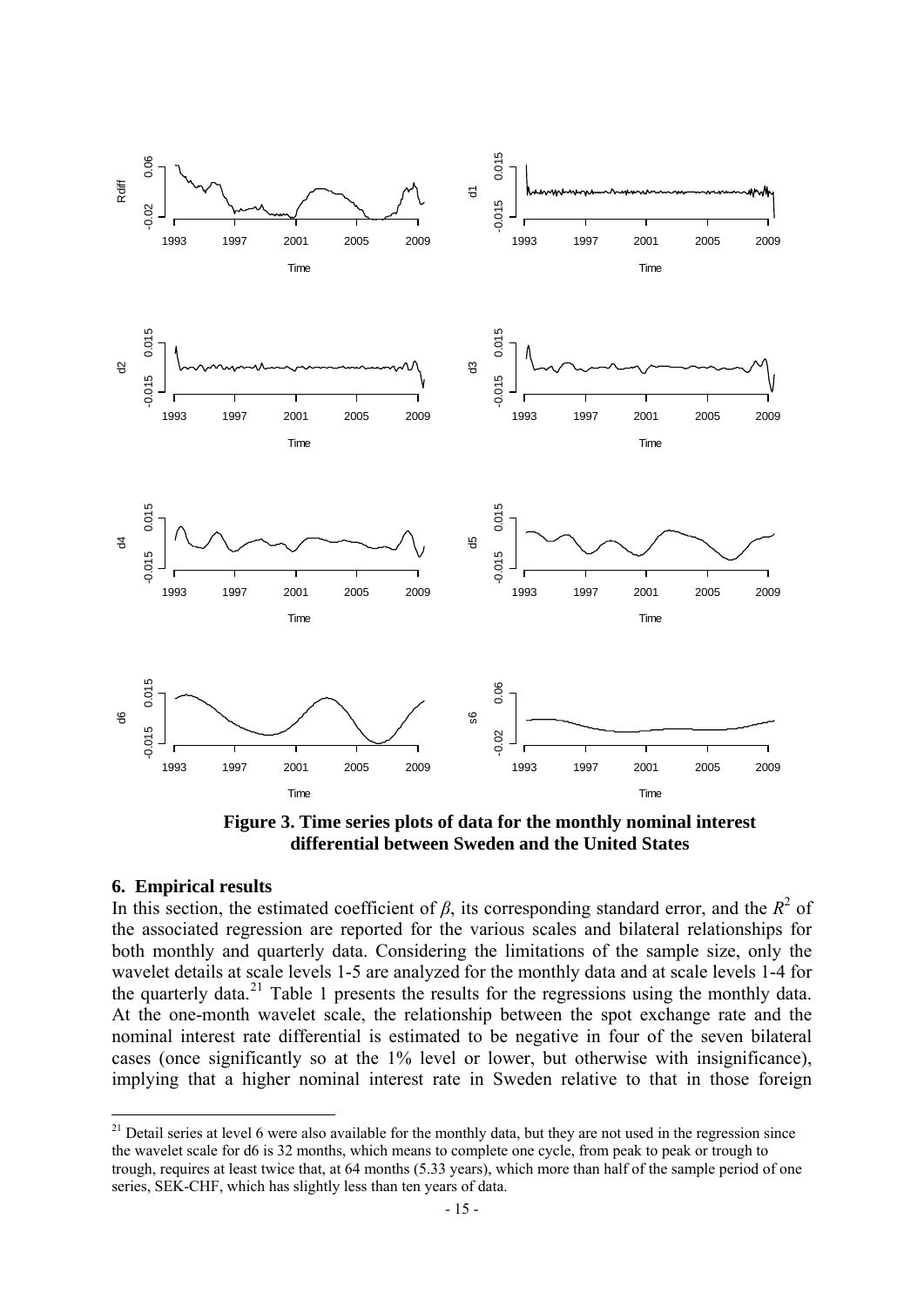countries results in an appreciation of the Swedish currency against the associated foreign currency. However, at this scale, the three other bilateral cases indicate the opposite—an estimated positive relationship between these variables (once significantly so at the 10% significance level). At both of the two-month and four-month wavelet scales, *all* of the bilateral cases are found to have a negative estimated relationship between the spot exchange rate and the nominal interest rate differential, with two bilateral cases at each of these scales indicating the estimated relationship is significant at the 5% level or lower.

At the next wavelet scale of eight months, the number of negative estimated relationships between our variables of interest is reduced (five of seven, one significant at the 5% level) and at the largest wavelet scale of sixteen months there is a substantial reversal, with five *positively* estimated relationships between the spot exchange rate and the nominal interest rate differential, and three of these are significant at the 5% level or lower (only one significantly negative estimated relationship is found).

Table 2 presents the regression results of the quarterly data series. In this case the first wavelet scale of one quarter has a scale which approximately corresponds to the monthlydata's d2 and d3 wavelet scales (two and four months respectively) in Table 1. By the same token, the quarterly data's second wavelet scale of two quarters approximately matches up with the monthly-data's d3 and d4 wavelet scales (four and eight months respectively) in Table 1. The wavelet scale dealt with in Table 2, eight quarters (2 years), has the longest time horizon in this analysis, requiring twice that, 16 quarters (4 years), to complete a cycle from peak to peak or trough to trough.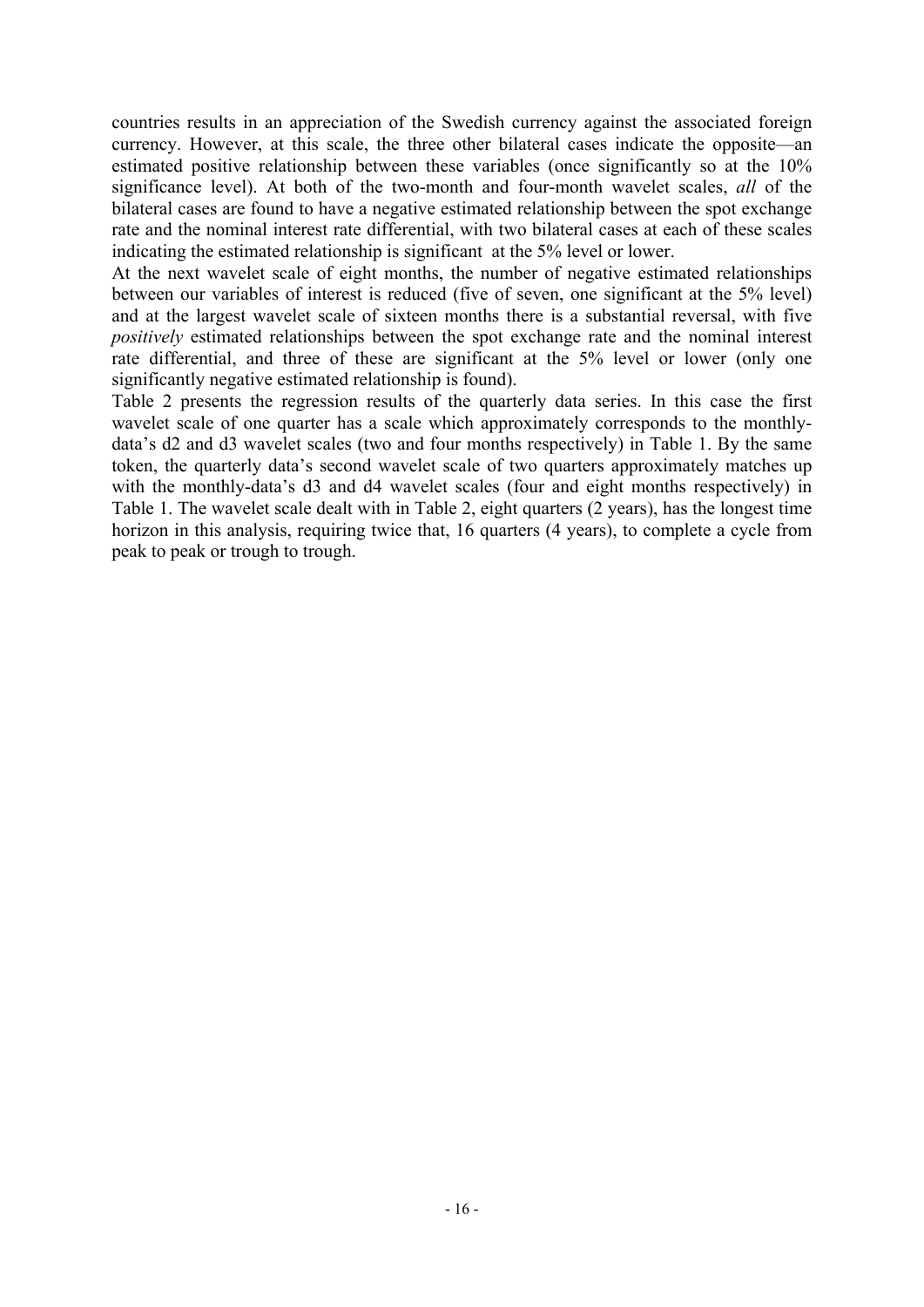|             |               | 1 month        | 2 months      | 4 months       | 8 months       | 16 months     |  |  |  |
|-------------|---------------|----------------|---------------|----------------|----------------|---------------|--|--|--|
|             |               | (using         | (using        | (using         | $(u\sin g d4)$ | (using d5)    |  |  |  |
|             |               | d1)            | d2)           | d3)            |                |               |  |  |  |
| SEK per USD | β             | $-0.610548$    | $-1.319122$   | $-2.180114***$ | $-2.274403**$  | 0.484843      |  |  |  |
|             |               | (0.977837)     | (1.136317)    | (0.907696)     | (1.035858)     | (0.937405)    |  |  |  |
|             | $R^2$         | 0.003106       | 0.013665      | 0.061588       | 0.146460       | 0.005390      |  |  |  |
| SEK per JPY | β             | $-1.860258$    | $-2.857940$   | $-2.031024$    | $-0.874484$    | 2.570055**    |  |  |  |
|             |               | (1.563332)     | (1.933806)    | (2.630143)     | (1.660631)     | (1.146333)    |  |  |  |
|             | $R^2$         | 0.024392       | 0.014306      | 0.068899       | 0.010814       | 0.056096      |  |  |  |
| SEK per EUR | β             | $-1.298757$    | $-1.797212**$ | $-1.069843$    | $-3.619027$    | 3.742429**    |  |  |  |
|             |               | (1.498600)     | (0.904149)    | (1.059454)     | (2.642949)     | (1.503269)    |  |  |  |
|             | $R^2$         | 0.028576       | 0.069845      | 0.058637       | 0.068828       | 0.117809      |  |  |  |
| SEK per GBP | $\beta$       | 0.739350       | $-2.181253**$ | $-2.359305**$  | $-1.759639$    | $-1.245387$   |  |  |  |
|             |               | (1.701446)     | (0.893200)    | (1.157041)     | (0.829339)     | (0.770200)    |  |  |  |
|             | $R^2$         | 0.004018       | 0.039797      | 0.071901       | 0.072103       | 0.052977      |  |  |  |
| SEK per CHF | β             | $-3.613164***$ | $-1.737692$   | $-3.084430$    | 0.147851       | 0.877407      |  |  |  |
|             |               | (0.551475)     | (1.584535)    | (2.366053)     | (2.309522)     | (0.753099)    |  |  |  |
|             | $R^2$         | 0.178382       | 0.028264      | 0.079371       | 0.000118       | 0.030648      |  |  |  |
| SEK per NOK | $\pmb{\beta}$ | 0.049291       | $-0.142409$   | $-0.196896$    | $-0.730885$    | $-1.592446**$ |  |  |  |
|             |               | (0.453509)     | (0.652008)    | (0.626426)     | (0.576968)     | (0.714298)    |  |  |  |
|             | $R^2$         | 0.000112       | 0.000484      | 0.001636       | 0.034943       | 0.146776      |  |  |  |
| SEK per KRW | β             | 2.562177*      | $-0.228905$   | $-0.588249$    | 0.504224       | 2.327020 ***  |  |  |  |
|             |               | (1.517248)     | (1.273994)    | (0.700550)     | (0.423084)     | (0.695812)    |  |  |  |
|             | $R^2$         | 0.060566       | 0.000586      | 0.009595       | 0.05823        | 0.192294      |  |  |  |

**Table 1. Regressions results in wavelet domain (monthly data)** 

Data used are monthly spot exchange rates and nominal interest rate differential. Spot rates are prices of a unit foreign currency in units of Swedish Kronor. The only exception is the Swedish Krona to Korean won exchange rate, which is in terms of Kronor per 100 won. The wavelet coefficients are calculated using Haar filter. Standard errors are in parenthesis under the coefficient estimates. \*\*\*, \*\* and \* indicate the significance level at 1%, 5%, and 10% level, respectively.

In Table 2, we see a repetition of the negative relationship that is so dominant at the two- and four-month wavelet scale from Table 1 with the one-quarter wavelet scale; all of the bilateral cases except one indicate an estimated negative relationship between the exchange rate and the nominal interest rate differential at this lowest scale with the quarterly data, with three of these estimates significant at the 1% level. As we increase the wavelet scale to two quarters, to four quarters, and finally to eight quarters, we see the number of bilateral cases with negative point estimates on the relationship between the exchange rate and the nominal interest rate differential decreasing respectively to five, three and two. The largest wavelet scale considered, eight quarters, has three of its five positive estimates on this relationship significant at the 5% level or lower.

Figure 2 illustrates the Table 1 point estimates for β using the monthly data, and Figure 3 does the same for the quarterly-data estimates from Table 2. What these figures portray, especially Figure 3, is the general upward trend in the β estimates after the four-month or one-quarter wavelet scale. This is consistent with the results from flexible-price models gaining more influence with a greater time scale considered.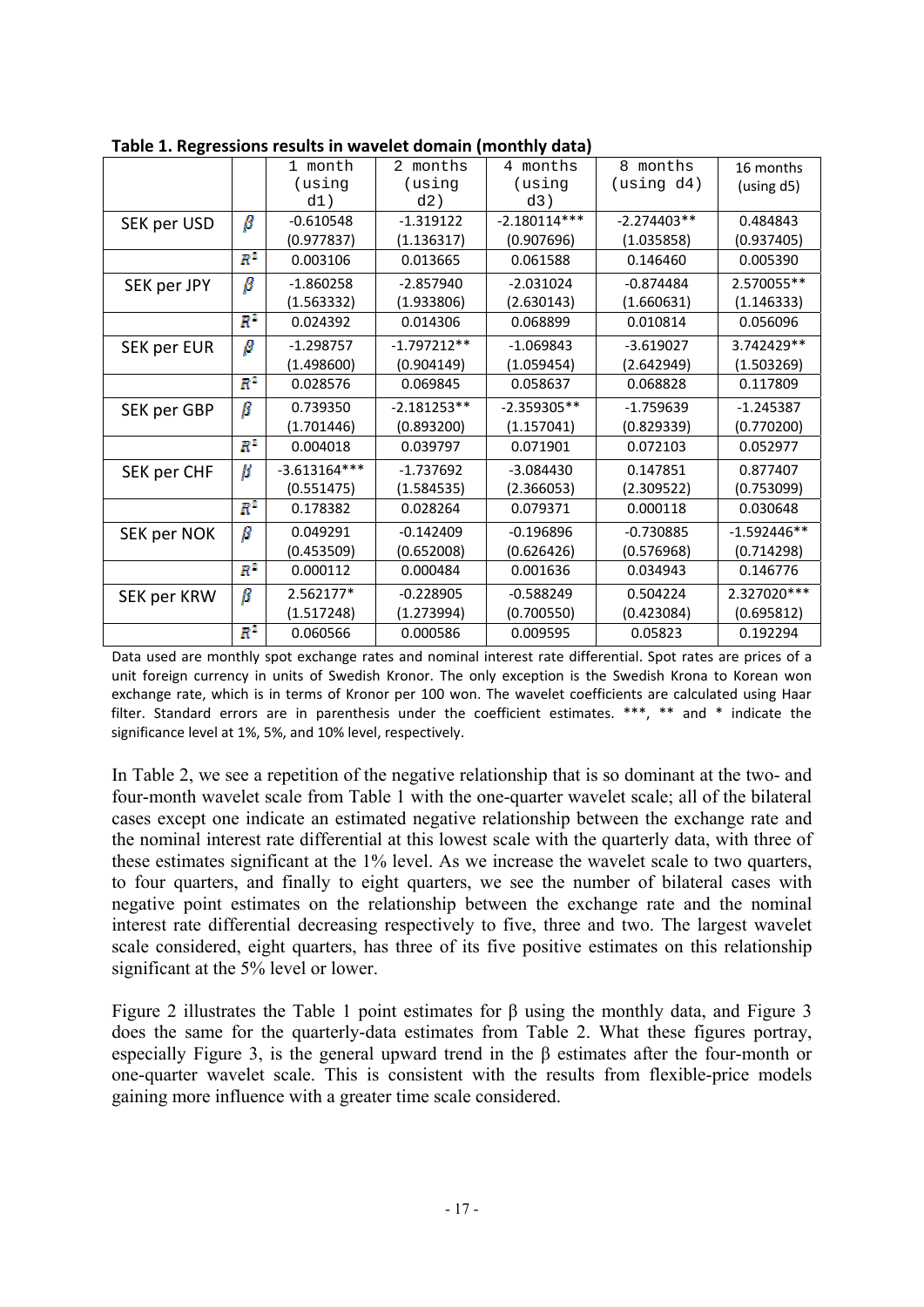|             |                | . .            |                |             |              |
|-------------|----------------|----------------|----------------|-------------|--------------|
|             |                | 1 month        | 2 months       | 4 months    | 8 months     |
|             |                | (using d1)     | (using d2)     | (using d3)  | (using d4)   |
| SEK per USD | β              | $-1.047582$    | $-2.833687$    | 0.047425    | 1.375533     |
|             |                | (0.669475)     | (1.711768)     | (1.342256)  | (0.854749)   |
|             | $R^2$          | 0.018774       | 0.137715       | 0.000047    | 0.071157     |
| SEK per JPY | β              | $-3.180927$    | 0.444922       | 1.393765    | 6.720737***  |
|             |                | (2.692139)     | (1.920093)     | (1.174635)  | (2.002273)   |
|             | Пł             | 0.059900       | 0.001674       | 0.022780    | 0.296078     |
| SEK per EUR | β              |                | $-1.933111$    | 0.422466    | 3.625346**   |
|             |                | 3.165806 ***   | (1.743933)     | (1.770909)  | (1.547813)   |
|             |                | (0.891253)     |                |             |              |
|             | $R^2$          | (0.317871)     | 0.043595       | 0.000986    | 0.297089     |
| SEK per GBP | β              | $-0.166143***$ | $-0.282020***$ | $-0.098779$ | $-0.023498$  |
|             |                | (0.035526)     | (0.034941)     | (0.064212)  | (0.050410)   |
|             | ŖΆ             | 0.248301       | 0.316669       | 0.055849    | 0.006638     |
| SEK per CHF | β              |                | $-0.595841$    | $-0.885062$ | 0.172484     |
|             |                | 5.717912 ***   | (1.595841)     | (1.224635)  | (0.654368)   |
|             |                | (1.713635)     |                |             |              |
|             | $\mathbb{R}^2$ | 0.279642       | 0.002674       | 0.032124    | 0.003666     |
| SEK per NOK | β              | 0.203039       | $-0.205568$    | $-0.826537$ | $-0.675303$  |
|             |                | (0.810219)     | (0.751350)     | (0.895334)  | (0.601240)   |
|             | $\mathbb{R}^2$ | 0.001158       | 0.002244       | 0.039810    | 0.062950     |
| SEK per KRW | β              | $-0.009474$    | 0.988952       | 0.605531    | 3.784448 *** |
|             |                | (2.833141)     | (0.857730)     | (0.907765)  | (1.093194)   |
|             | $R^2$          | 0.000001       | 0.024983       | 0.027493    | 0.253784     |

**Table 2. Regression in wavelet domain (quarterly data)** 

Data used are quarterly spot exchange rates and nominal interest rate differential. Spot rates are prices of a unit foreign currency in units of Swedish Kronor. The only exception is the Swedish Krona to Korean won exchange rate, which is in terms of Kronor per 100 won. The wavelet coefficients are calculated using Haar filter. Standard errors are in parenthesis under the coefficient estimates. \*\*\*, \*\* and \* indicate the significance level at 1%, 5%, and 10% level, respectively.



 **Figure 2. Graphical representation of the β estimates from the regressions using monthly data**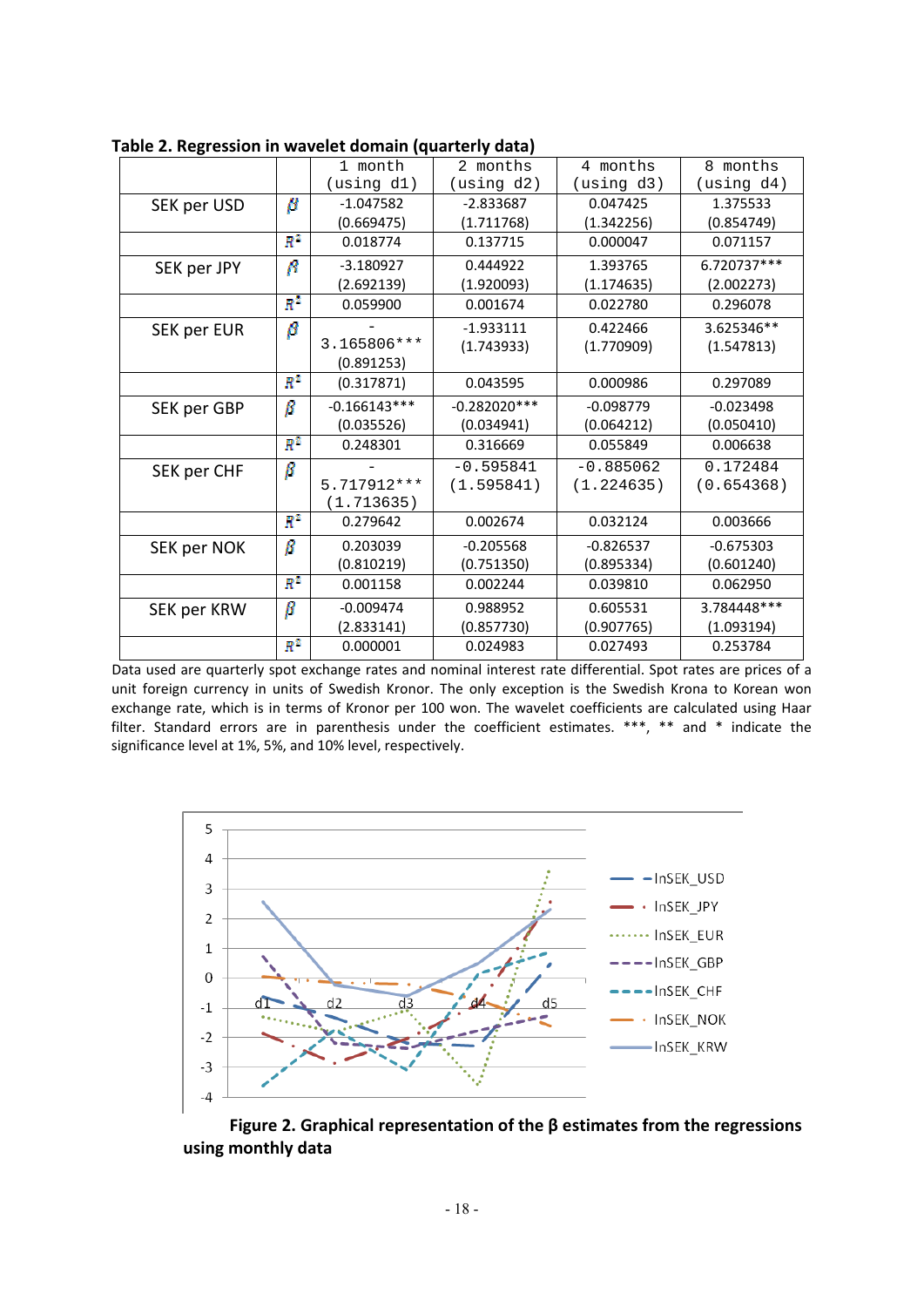

 **using quarterly data**

In the first two sections, we discussed the conflicting relationship between the spot exchange rate and the interest rate differential depending on different assumptions about price flexibility. We can see from our results that there appears to exist a negative relationship between the spot exchange rate and nominal interest rate differential at the shorter-time horizon with wavelet scales less than a year, especially around three to four months. That relationship is reversed in sign with the longer-time horizons, those with wavelet scales over a year. This changing of the estimated signs on the relationship is consistent with sticky-price models dominating in the short run and flexible-price monetary models dominating in the long run. Furthermore, this may be considered similar to findings by others when estimating how the *change* in the log exchange rate is linearly related to the interest rate differential when using short-maturity bond data and when using long-term bond data; in those studies a negative relationship often appears when dealing with the shorter periods whereas a positive relationship often appears when dealing with longer periods (see the discussion in section 3 above dealing with Chinn and Meridith, 2004, 2005).

It is also notable that with the monthly data that the strength of the evidence for a negative relationship between the spot exchange rate and nominal interest rate differential is *weakened*  as the wavelet scale is reduced below four months to two months and then to one month (the point estimates for  $\beta$  are in most cases increasing as we consider these successively lower scales). This possibly has to do with the reduced importance of fundamental economic variables in affecting exchange rate and interest movements at the lowest scales, at which point traders in the foreign exchange and bond markets are more likely to be influenced by short-term market trends.

## **7. Conclusion**

The main innovation of this paper is the introduction of a new methodology to study the relationship between spot exchange rate and nominal interest rate differential. This new methodology is based on decomposing time-series at different scales and allows us to study the series on a scale-by-scale basis. Regression analysis in the wavelet domain was adopted since the wavelet transform has advantages in dealing with non-stationary economic timeseries and in considering time-varying relationships.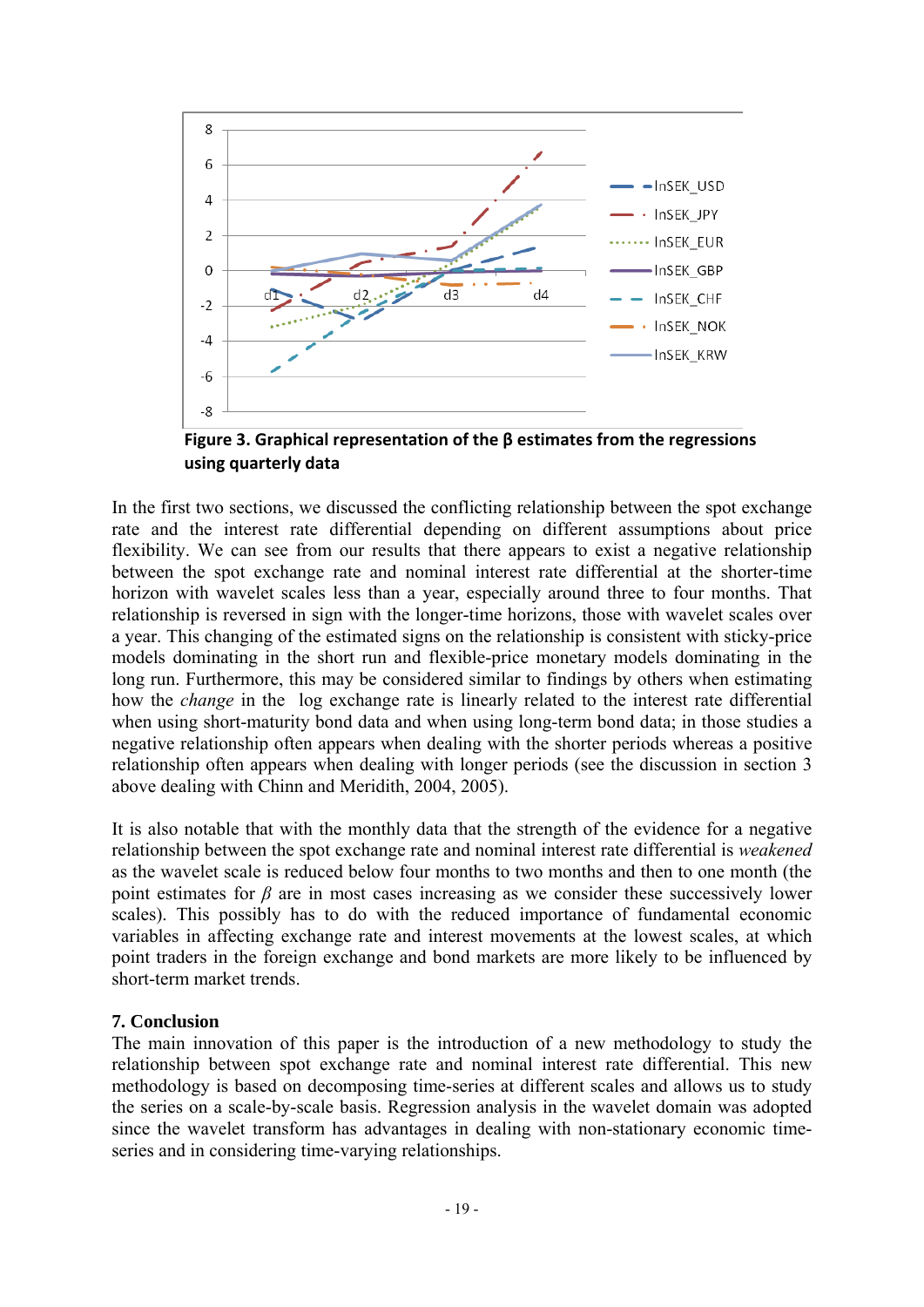The results of the regression analyses in the wavelet domain show that the relationship between the variables of interest tends to be negative at the shorter time horizons, at wavelet scales of a half year or less, while a positive relationship tends to be observed in the longer horizons over a year. The results when using the two different data frequencies – monthly and quarterly – are consistent with each other in this finding.

Exploring the relationship between the exchange rate and the interest rate differential involves dealing with the issue that prices tend to move more slowly over shorter time scales, and that is why there have been broadly two theoretical approaches in explaining the relationship. The key findings of this paper are consistent with the theoretical underpinnings of both sticky-price and flexible price exchange-rate determination models following an asset approach; the former predict a negative relationship between the exchange rate and the interest rate differential in the short-run with price stickiness, while the latter claim a positive relationship in the long-run with the flexible movement of the price levels.

Overall, the time-scale decomposition of the exchange rates and the interest rate differentials has provided insights to the testing of the relationship between these variables at different time scales. Puzzles and failures of previous empirical findings on relationships which have a strong time scale element have a possibility of being resolved and further explained by wavelet analysis.

## **References**

Asea, Patrick K. and Mendoza, Enrique G. (1994) Do Long-run Productivity Differential Explain Long-run Exchange Rate? *Review of International Economics* 2(3), pp. 244-267.

Balassa, Bela (1964) The Purchasing Power Parity Doctrine: A Reappraisal. *Journal of Political Economy*, 72(6), pp. 584-596.

Betts, Caroline and Devereux, Michael B. (2000) Exchange rate dynamics in a model of pricing-to-market, *Journal of International Economics*, 52(1), pp. 215-244.

Berkowits, Jeremy and Giorgianni, Lorenzo (2001) Long-Horizon Exchange Rate Predictability? *Review of Economics and Statistics*, 83(1), pp. 81-91.

Bilson, John F.O. (1978) The Monetary Approach to the Exchange Rate—Some Empirical Evidence. *International Monetary Fund Staff Papers,* 25(1), pp*.* 48-75.

Blanchard, Oliver J.; Giavazzi, Francesco; and Sa, Filipa (2005) The U.S. Current Account and the Dollar. *NBER Working Paper* no. 11137.

Branson, William H. and Henderson, Dale W. (1985) The Specification and Influence of Asset

Markets. In *Handbook of International Economics, Vol. 2*, Ronald W. Jones and Peter B. Kenen, eds., pp.749-805. Amsterdam: Elsevier.

Cheung, Yin-Wong; Chinn, Menzie D. and Pascual, Antonio Garcia. (2005) Empirical Exchange Rate Models of the Nineties: Are Any Fit To Survive? *Journal of International Money and Finance*, 24(7), pp. 1150-1175.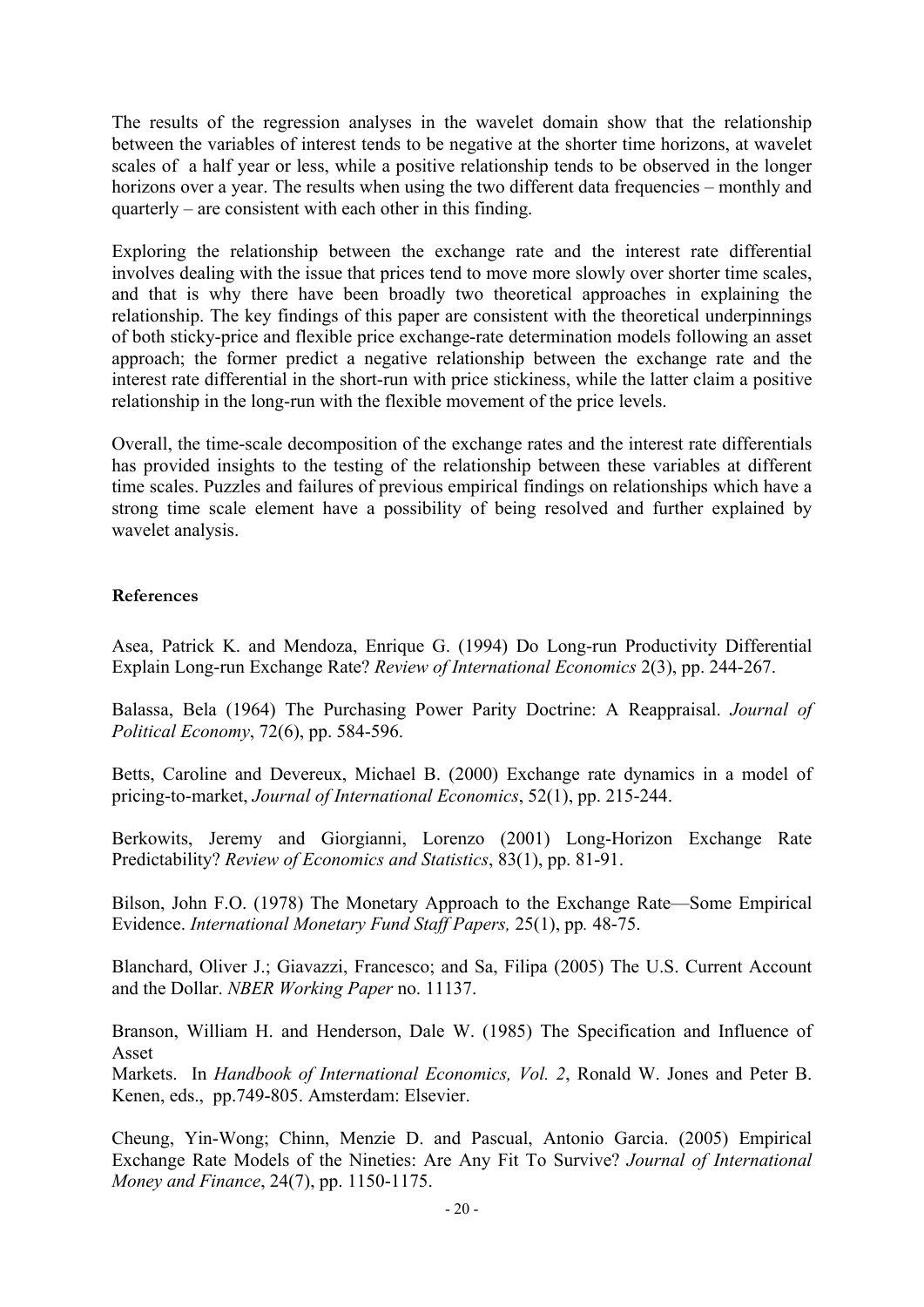Chinn, Menzie D. (1997) Paper Pushers or Paper Money? Empirical Assessment of Fiscal and Monetary Models of Exchange Rate Determination. *Journal of Policy Modelling*, 19(1), pp. 51-78.

Chinn, Menzie D. and Meese, Richard A. (1995) Banking on Currency Forecasts: How Predictable Is Change in Money? *Journal of International Economics*, 38(1/2), pp. 161-78.

Chinn, Menzie D. and Meredith, Guy (2004) Monetary Policy and Long Horizon Uncovered Interest Parity. *IMF Staff Papers*. 51(3) pp. 409-430.

Chinn, Menzie D. and Meredith, Guy (2005) Testing Uncovered Interest Parity at Short and long Horizons during the Post-Bretton Woods Era. *NBER Working Paper* No. 1107 (January).

Clements, K., Frenkel, Jeffrey (1980) Exchange rates, money and relative prices: the dollarpound in the 1920s. *Journal of International Economics* 10, pp. 249-262.

Copeland, Laurence (2008) *Exchange Rates and International Finance*. Edinburgh, England: Pearson Education Ltd.

Davidson, Russell and MacKinnon, James G. (1993) *Estimation and Inference in Econometrics*. Oxford: Oxford University Press.

DeGregorio, Jose, and Wolf, Holger. (1994) Terms of trade, productivity, and the real exchange rate. *NBER Working Paper* No. 4807.

Dornbusch, Rudiger. (1976) Expectations and Exchange Rate Dynamics. *Journal of Political Economy*, 84(6), pp. 1161-76.

Edwards, Sebastian (2005) Is the U.S. Current Account Sustainable? If Not, How Costly is Adjustment Likely to Be? *Brookings Papers on Economic Activity* (1), pp. 211-271.

Engels, Charles and West, Kenneth D. (2005) Exchange Rates and Fundamentals. *Journal of Political Economy*, 113(3). pp. 485-517.

Faust, Jon; Rogers, John H. and Wright, Jonathan H. (2003) Exchange Rate Forecasting: The Errors We've Really Made. *Journal of International Economics*, 60(1), pp. 35-59.

Fisher, Irving (1930) *The Theory of Interest.* Macmillan: New York.

Flemming, J. Marcus (1962) Domestic Financial policies Under Fixed and Floating Exchange Rates, *International Monetary Staff Papers*, 9(3), pp. 369-79.

Flood, Robert P., and Taylor, Mark P. (1996) Exchange Rate Economics: What's Wrong with the Conventional Macro Approach? In *The Microstructure of Foreign Exchange Markets*, Jeffrey A Frankel, Giampaolo Galli, and Alberto Giovannini eds., pp. 261-302. Chicago: University of Chicago Press.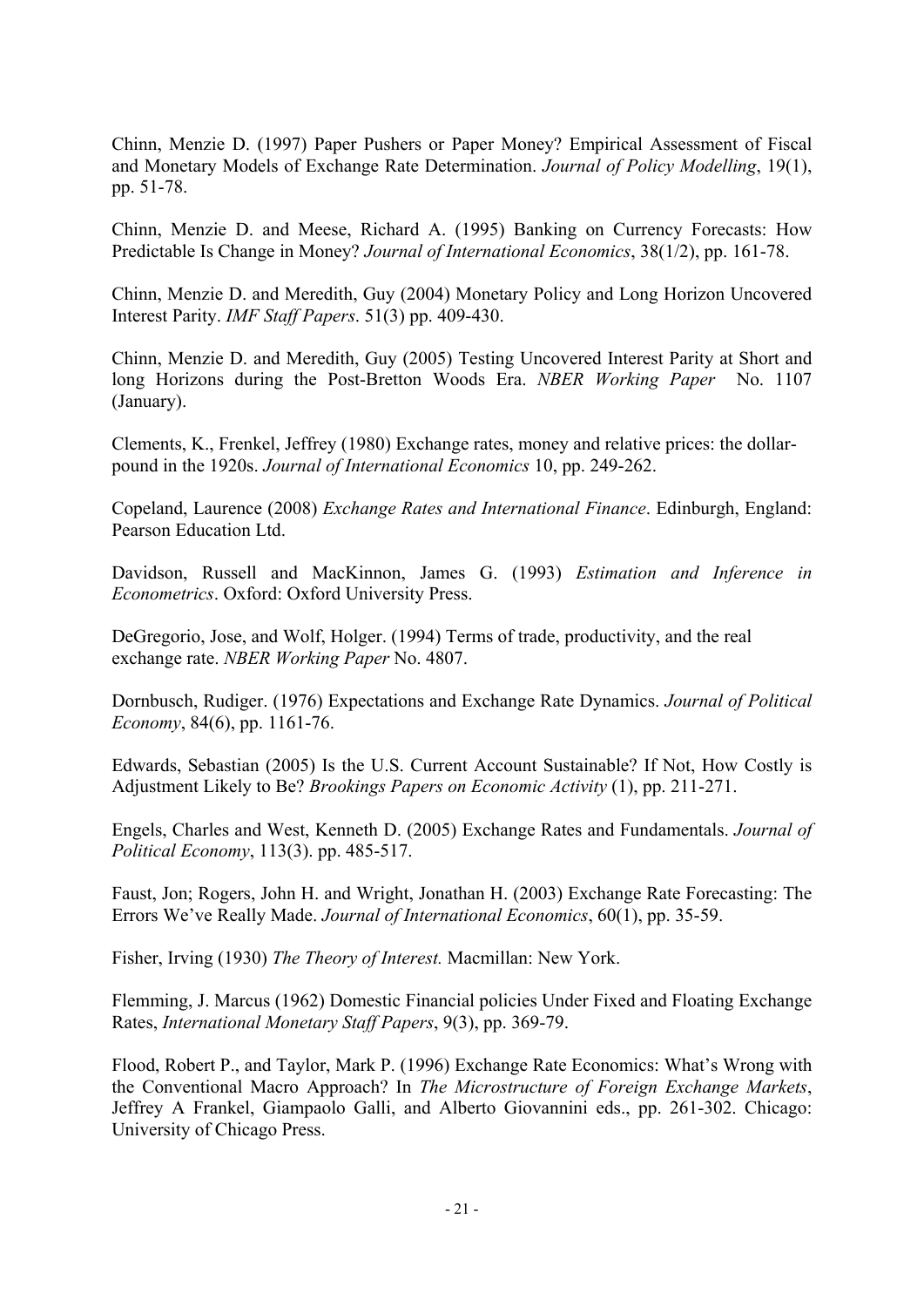Froot, Kenneth A., and Thaler, Richard H. (1990) Anomalies: Foreign Exchange. *Journal of Economic Perspectives*. 4(3) pp. 179-192.

Frankel, Jeffrey (1979) On the Mark: A Theory of Floating Exchange Rates Based on Real Interest Differential. *The American Economic Review*, 69(4), pp. 610-622.

Frenkel, Jacob A. (1976) A Monetary Approach to the Exchange Rate: Doctrinal Aspects and Empirical Evidence. *Scandinavian Journal of Economics*, 78(2), pp. 200-24.

Grossman, A. and Morlet, J. (1984) Decomposition of Hardy Functions into Square Integrable Wavelets of Constant Shape. *SIAM Journal of Mathematical Analysis*, 15, 723- 736.

Haar, Alfred (1910) Zur Theorie der orthogonalen Funktionensysteme. *Mathematische Annalen*, 69(3), 331-371. In German.

Hooper, Peter and Morton, John E. (1982) Fluctuations in the Dollar: A Model of Nominal and Real Exchange Rate Determination. *Journal of International Money and Finance*, 1(1), pp. 39-56.

Mallat, S. (1989) A Theory for Multiresolution signal decomposition: The Wavelet representation. *IEEE Transactions on Pattern Analysis and Machine Intelligence*, 11(7), pp. 674-693.

Lane, Philip R. (2001) The New Open Economy Macroeconomics: a Survey. *Journal of International Economics*, 54(2) pp. 235-266.

Mark, Nelson C. (1995) Exchange Rates and Fundamentals: Evidence on Long-Horizon Predictability. *American Economic Review*, 85(1) pp. 201-18.

Mark, Nelson C. and Sul, Donggyu (2001) Nominal Exchange Rates and Monetary Fundamentals: Evidence from a Small Post-Bretton Woods Panel. *Journal of International Economics*, 53(1), pp. 29-52.

Meese, Richard A. and Rogoff, Kenneth (1983a) Empirical Exchange Rate Models of the Seventies: Do They Fit Out of Sample?, *Journal of International Economics*, February, 14(1/2), pp. 3-24.

Meese, Richard A. and Rogoff, Kenneth (1983b) The Out-of-Sample Failure of Empirical Exchange Rate Models: Sampling Error or Misspecification? In *Exchange Rates and International Macroeconomics*, ed. Jacob Frenkel, pp. 67-105 . Chicago: NBER and University of Chicago Press,.

Mundell, Robert A. (1962) The Appropriate Use of Monetary and Fiscal Policy for Internal and External Stability, *International Monetary Funds Staff Papers*, 9(1), pp.70-79

Mundell, Robert A. (1963) Capital Mobility and Stabilization Policy under Fixed and Floating Exchange Rates, *Canadian Journal of Economic and Political Science*, 29(4), pp.475-85.